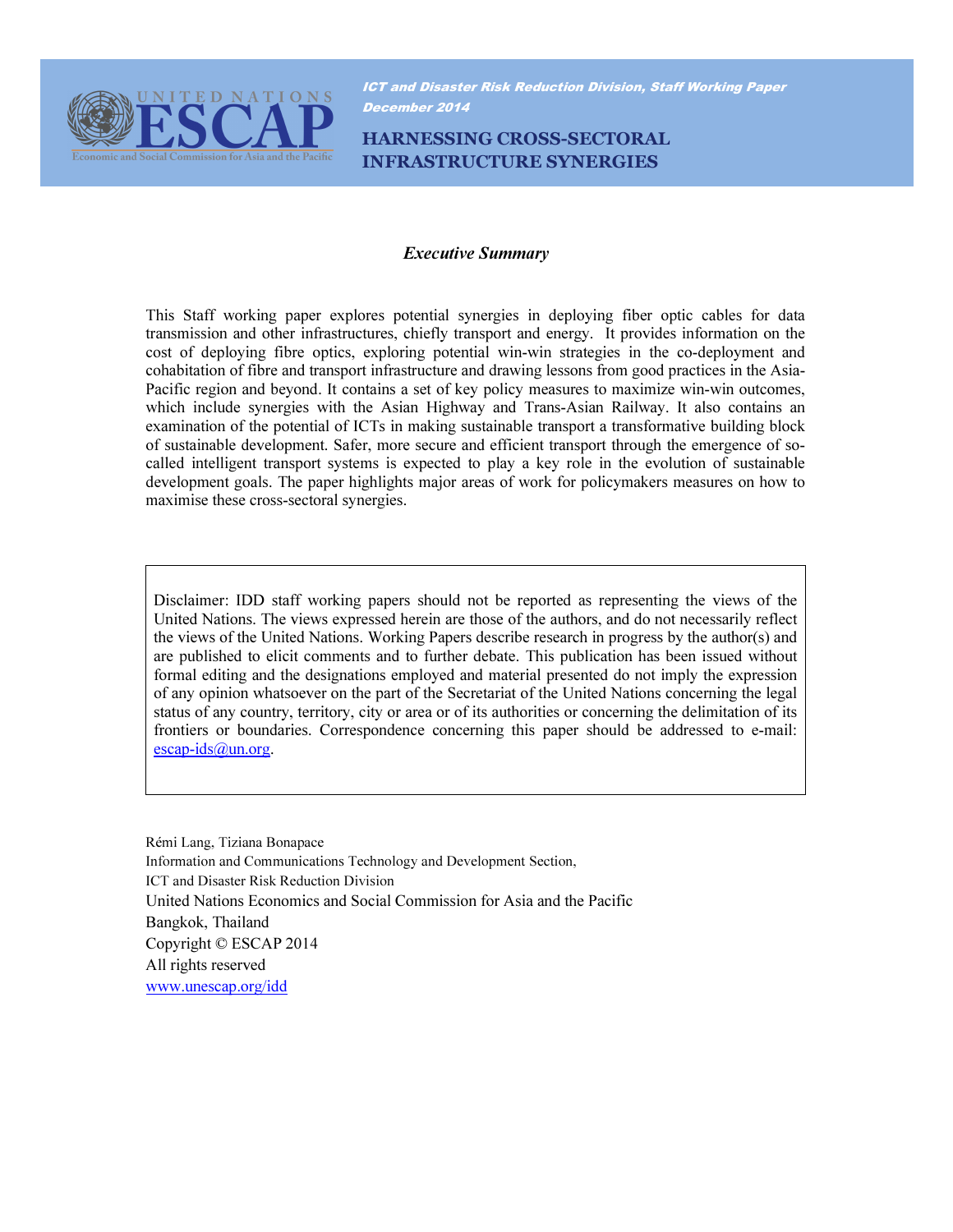# **Contents**

| I.   |                                                                                         |  |
|------|-----------------------------------------------------------------------------------------|--|
|      |                                                                                         |  |
|      |                                                                                         |  |
|      |                                                                                         |  |
| II.  |                                                                                         |  |
|      |                                                                                         |  |
|      |                                                                                         |  |
|      |                                                                                         |  |
| III. |                                                                                         |  |
|      |                                                                                         |  |
|      |                                                                                         |  |
|      |                                                                                         |  |
|      |                                                                                         |  |
|      |                                                                                         |  |
| IV.  |                                                                                         |  |
|      |                                                                                         |  |
|      | B. Regulatory and institutional aspects in ensuring rights of way and open access 10    |  |
|      | C. Addressing the regional dimension in cross infrastructure synergies 11               |  |
| V.   | Information and communications technology and transport convergence towards intelligent |  |
|      |                                                                                         |  |
|      |                                                                                         |  |
|      | C. Promoting intelligent transport systems at the regional level: Areas for action  14  |  |
| VI.  |                                                                                         |  |
|      |                                                                                         |  |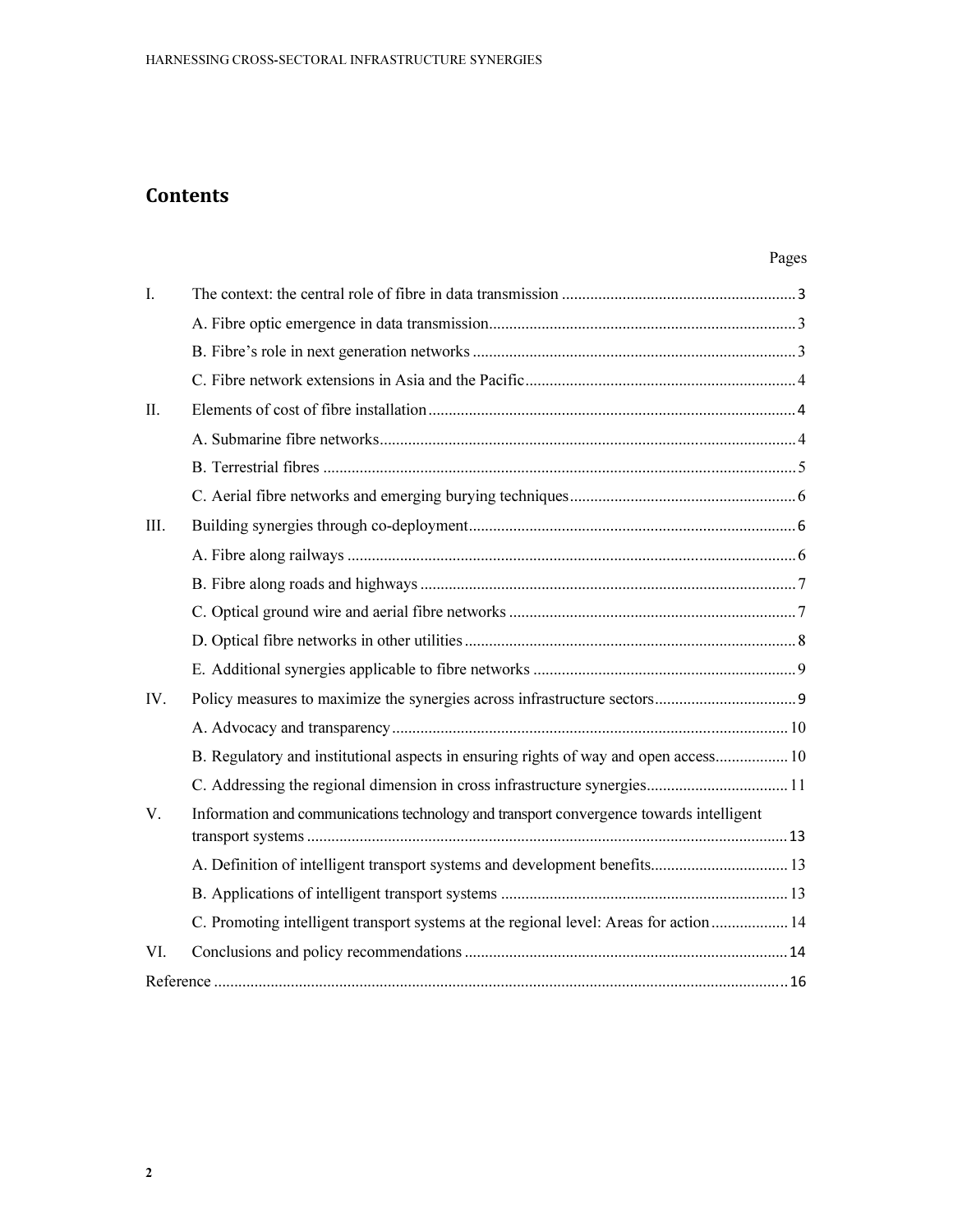## I. The context: the central role of fibre in data transmission

#### A. Fibre optic emergence in data transmission

Thinner than human hair and made of very pure glass, optical fibre strands are used to carry information via light signals that are modulated in wavelength and colour. Compared with traditional copper wires, the physical characteristics of optical fibre offer superior robustness, corrosion resistance, higher speeds of transmission and stronger isolation from external electrical interference. From the perspective of transmission, optical fibre also offers vastly superior bandwidth with far less loss over a longer distance.

The use of fibre optics was developed in the 1970s initially for telephone and television signal transmission. Fiber transmission technology gradually improved and by 1988, the first transatlantic fiber optic cable was deployed for telephone signal transmission. Improvements in the technology were rapid, and resulted in increases in transmission capacity of several orders of magnitude. In particular, the introduction of dense wavelengths digital multiplexing technology in the early 2000's multiplied by nearly a 100 times in a few months the transmission capacity of fibre optic. During the mid-1990s until the so-called dot-com crisis, many operators invested massively in optical fibre transmission networks in the United States of America and other developed countries. The emergence in these countries of meshed and dense fibre networks combined with market liberalization and regulatory reforms, resulted in lower prices for transmission capacity and facilitated further progress towards fixed-line broadband transmission, a process which continues to this day. Today, international internet backhaul is largely based on fiber, including in most developing countries. Fiber optic provides far more capacity than wireless or satellite,  $\frac{1}{1}$  even though these latter technologies can play a critical role in providing internet access where fiber cannot reach. Fiber can be used in the various segments of Internet traffic, starting from international backhaul (submarine cables or terrestrial connections across countries), to national backbones and access and local networks.

#### B. Fibre's role in next generation networks

The growing use of wireless technology for third generation (3G) and fourth generation (4G) mobile broadband and telephony is further increasing the demand for fibre. While this may appear contradictory, the situation arises from the need to better coordinate the activities of microwaveemitting antennas, as well as the need for higher traffic aggregation and backhaul.<sup>2</sup> It is also caused by the finite nature of the spectrum used for mobile communications. Furthermore, the growing ubiquity of data-intensive devices, such as tablets and so-called smartphones, greatly contributes to the increased demand for data transmission capacity and international transit, for example through increased demand for video streaming services. This situation is likely to increase the need for national and international fibre optic transmission capacity. Finally, it is sometimes argued that fibre is a "future-proof" transmission technology as innovations are usually associated with improvements in the transmission and routing equipment rather than in the fibre itself.

To reap full benefits from broadband, several countries in the region are implementing fibre deployment strategies, in particular fibre in local loops, or so-called FTTx strategies.<sup>3</sup> The configuration varies across and within countries in terms of distance between the fibre and the individual user. Local fiber networks can be described within the following major categories:

<sup>1</sup> International cables, Gateways, Backhaul and International Exchange Points, OECD Digital Economy Papers, No. 232, OECD 2014.

<sup>2</sup> Organisation for Economic Co-operation and Development, "The development of fixed broadband networks", OECD Digital Economy Papers No. 239, (Paris, OECD Publishing, 2014). Available from dx.doi.org/10.1787/5jz2m5mlb1q2-en.

<sup>3</sup> "Fibre to the x", or FTTx, is a generic term for the "architecture" for any broadband network to furnish all or part of the local loop for "last-mile" telecommunications. For more information on these aspects, see www.thinkbroadband.com/guide/fibre-broadband.html.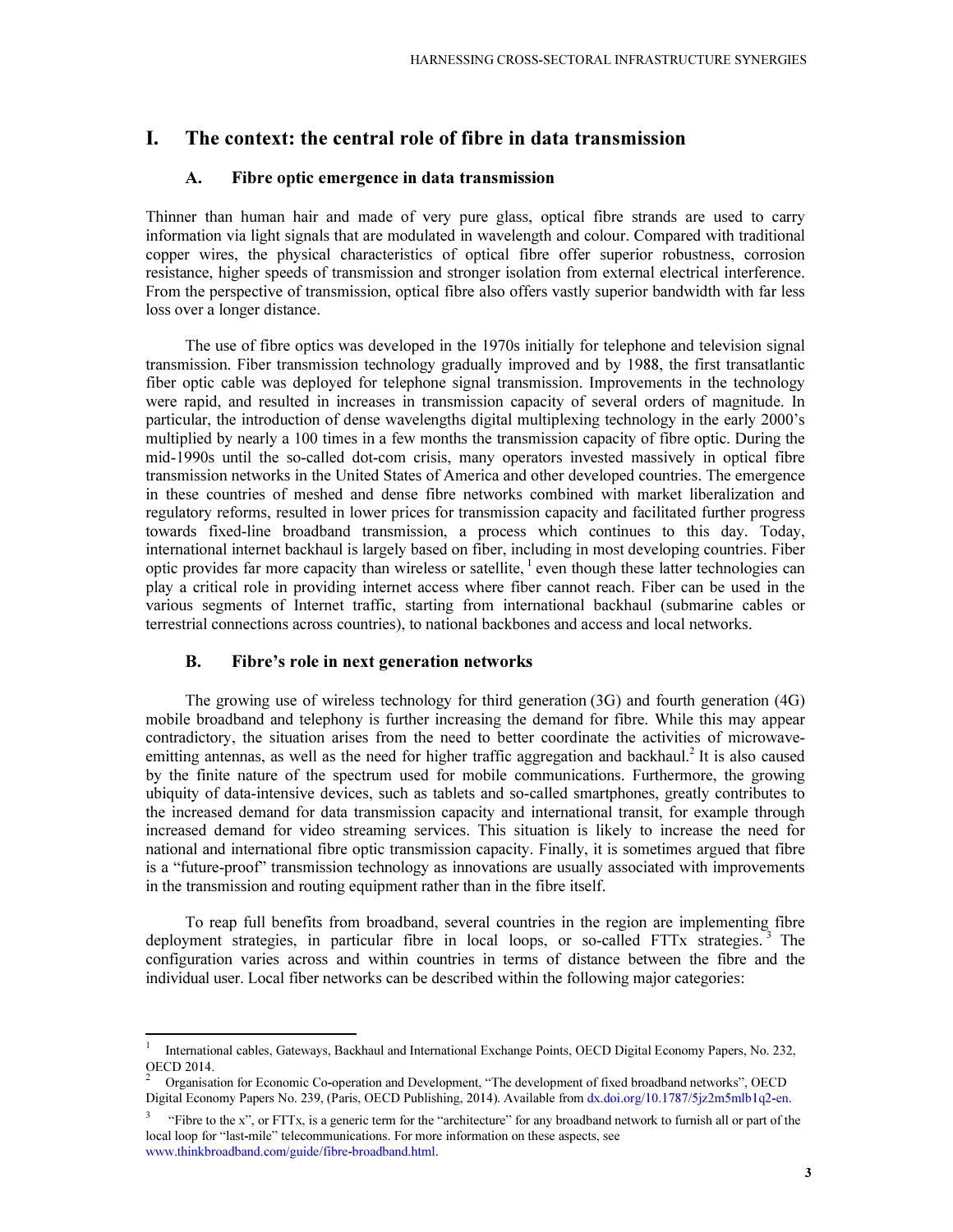- Fiber to the node (FTTN), where fiber ends at the backbone network and other technology ensure distribution over the access network, possibly for distances of several kilometres,

- Fiber to the cabinet (FTTC), where fiber reaches out deeper into the access network, into street cabinets, or poles located close to homes (typically within 300 meters). The end of the access network to users then uses high speed copper technology (such as DSL) or wireless technology (e.g. WIFI),

- Fiber to the home or fiber to the premises (FTTH/FTTP), where fiber reaches directly into individual homes or into buildings in businesses or multi-dwelling habitats.

### C. Fibre network extensions in Asia and the Pacific

Fibre extension services are now common in Asia-Pacific countries, with Internet service providers often investing in last-mile connectivity.

China, in its recently launched broadband strategy, has also made as a key objective the connection of all new housing projects to fibre. Chinese operators will also make available FTTC (fibre to the cabinet) for at least 10 per cent of the population.<sup>4</sup>

Fibre optic transmission remains underdeveloped in many countries in the region. In fact, Asia and the Pacific is the region of the world with the largest gaps in terms of fixed broadband access and bandwidth per capita. However, there are clear opportunities in deploying fibre optic backbones alongside other major infrastructure. Unlike in developed nations, many developing Asia-Pacific countries did not experience the investment boom in fiber in the late 1990's which led to the increase in capacity and fall in transmission costs. According to the OECD fiber backhaul networks in many developing countries "(…) are not tightly integrated mesh networks, but rather more resemble river systems. At the coast, for example, an international submarine fibre lands and from here, the network spreads out throughout the country, gradually thinning out in capacity." As their fiber optic backbone and international backhaul systems are yet to be fully developed to cope with increased demand for data, ESCAP countries need to explore potential challenges and opportunities in facilitating their fiber network deployment, moreover, there are clear opportunities to be tapped in early deployment of this "future-proof" technology alongside other major infrastructure. Therefore there is a clear interest in documenting costs aspects of fiber deployment and potential synergies with other infrastructure sectors to bring down fibre deployment costs.

## II. Elements of cost of fibre installation

Limitations in national backbones and access networks are among the obstacles to cheaper and higher-quality Internet access. Furthermore, as fibre will be increasingly important for the operations of future generations of mobile networks, the absence of an adequate fibre network could limit the extension of mobile broadband services. The cost of network deployment is therefore an important criterion influencing progress towards an inclusive information society. Elements of the costs connected with making available fibre networks are examined below.

#### A. Submarine fibre networks

At the international level, the costs for submarine cables are typically high but transmission capacity on these segments is huge and the data are transmitted over very long distances. Submarine cables typically connect a large number of countries across several continents, and their costs are in

 $\overline{a}$ 

<sup>4</sup> The Internet research firm Ovum has predicted that in 2015 China will have 76.5 million FTTx subscribers, more than half the global total.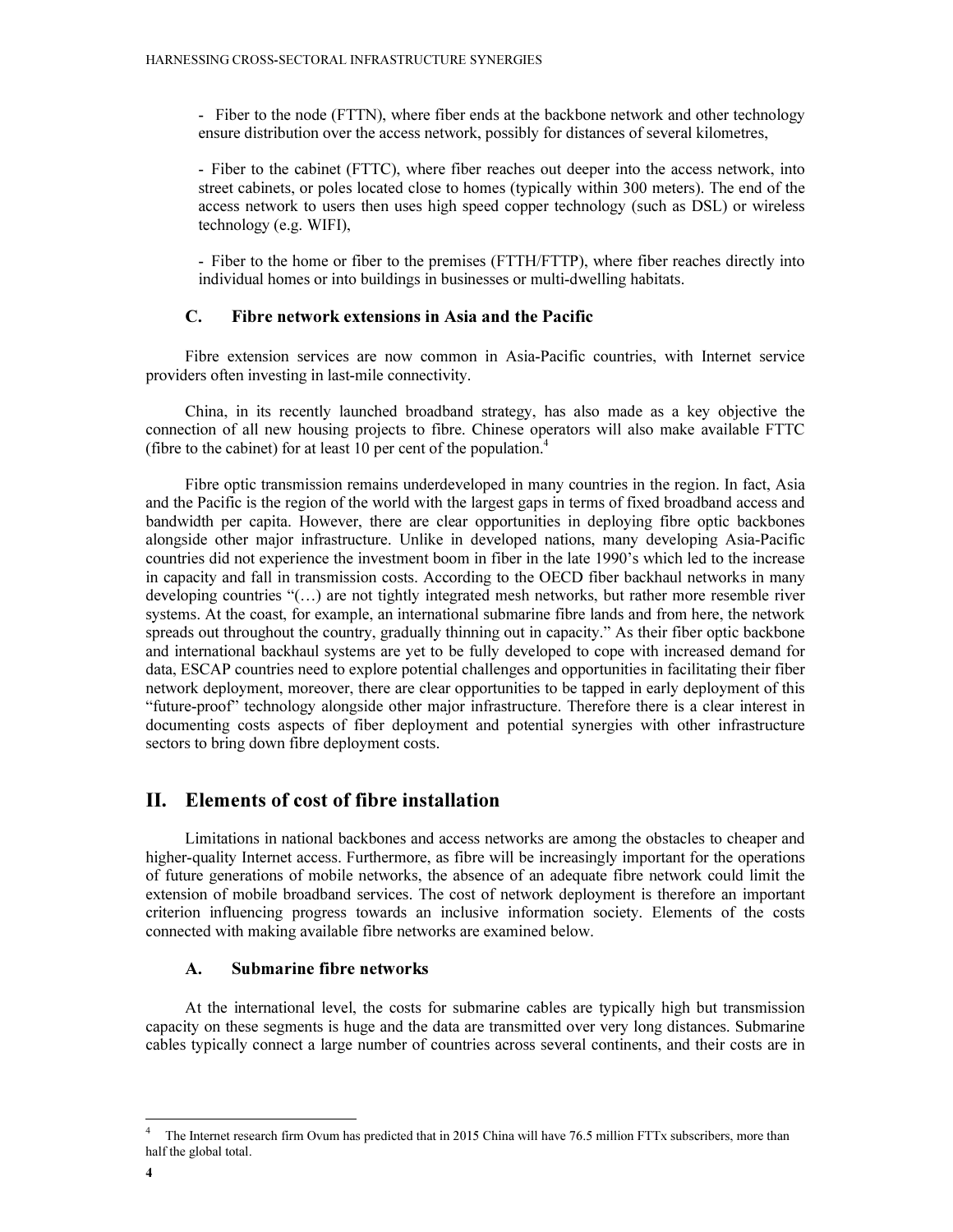the range of several hundreds of millions of dollars, which requires working through complex consortia for their financing.<sup>5</sup>

## B. Terrestrial fibres

Whether they are used for international transit, intercity traffic or the local loop, terrestrial fibre optic cables are typically laid either in underground ducts (or conduits) or in the air, connected by pylons, such as those that transmit electricity. Fibre can also be deployed in ducts or in the air along other existing utility infrastructure, along city streets, highways, railways, pipelines, underground water or sewage conduits and even along canals.

Evaluating the cost of "rolling out" terrestrial fibre can be complex and location specific, but information is available, including from local loop extension projects. Such extensions are more often than not heavily focused on bringing fibre into urban areas, a process which tends to be expensive. Nevertheless, elements of costs for deploying fibre based on these strategies do help to shed some light on the potential cost of extending fibre backbones in developing countries in the Asia-Pacific region. As indicated in table 1, the evidence suggests that the greatest share of the cost of fibre deployment usually involves civil engineering work, including digging trenches, which typically accounts for up to 80 per cent of the total cost. This 80/20 per cent partitioning of costs applies in situations where new cables have to be deployed underground, involving trenching and laying of ducts. While these figures are available for developed countries where labour costs are higher, it is unlikely that the 80/20 ratio would differ significantly in developing countries. In fact, the World Bank assumes that this rule of thumb is relevant in the Middle East and the Northern Africa subregion.

| Country/region                                                                                              | Approximate average share<br>of civil engineering work in<br>fibre deployment cost<br>(percentage) | <b>Source</b>                                                        |
|-------------------------------------------------------------------------------------------------------------|----------------------------------------------------------------------------------------------------|----------------------------------------------------------------------|
| France                                                                                                      | Approximately 80                                                                                   | Government of France<br>(www.ant.developpement-<br>durable.gouv.fr/) |
| United Kingdom of Great<br>Britain and Northern<br>Ireland                                                  | Between 70 and 80                                                                                  | www.redburn.com<br>www.beyondbroadband.coop<br>www.cityfibre.com/    |
| Republic of Korea                                                                                           | Between 80 and 90                                                                                  | <b>KT</b> Corporation                                                |
| European Union                                                                                              | Approximately 80                                                                                   | FTTH Council of Europe                                               |
| European Union                                                                                              | Approximately 80                                                                                   | European Commission,<br>Analysys Mason Ltd.                          |
| Member countries of the<br>Organisation for<br>Economic<br>Co-operation and<br>Development (OECD)<br>(2008) | Between 50 and 80                                                                                  | OECD                                                                 |

Table 1 Share of civil engineering work in fibre deployment costs in selected countries/regions

 $\overline{a}$ 

<sup>5</sup> See, for example, www.unescap.org/sites/default/files/Broadband%20Infrastructure%20in%20the%20ASEAN%20Region\_0.pdf.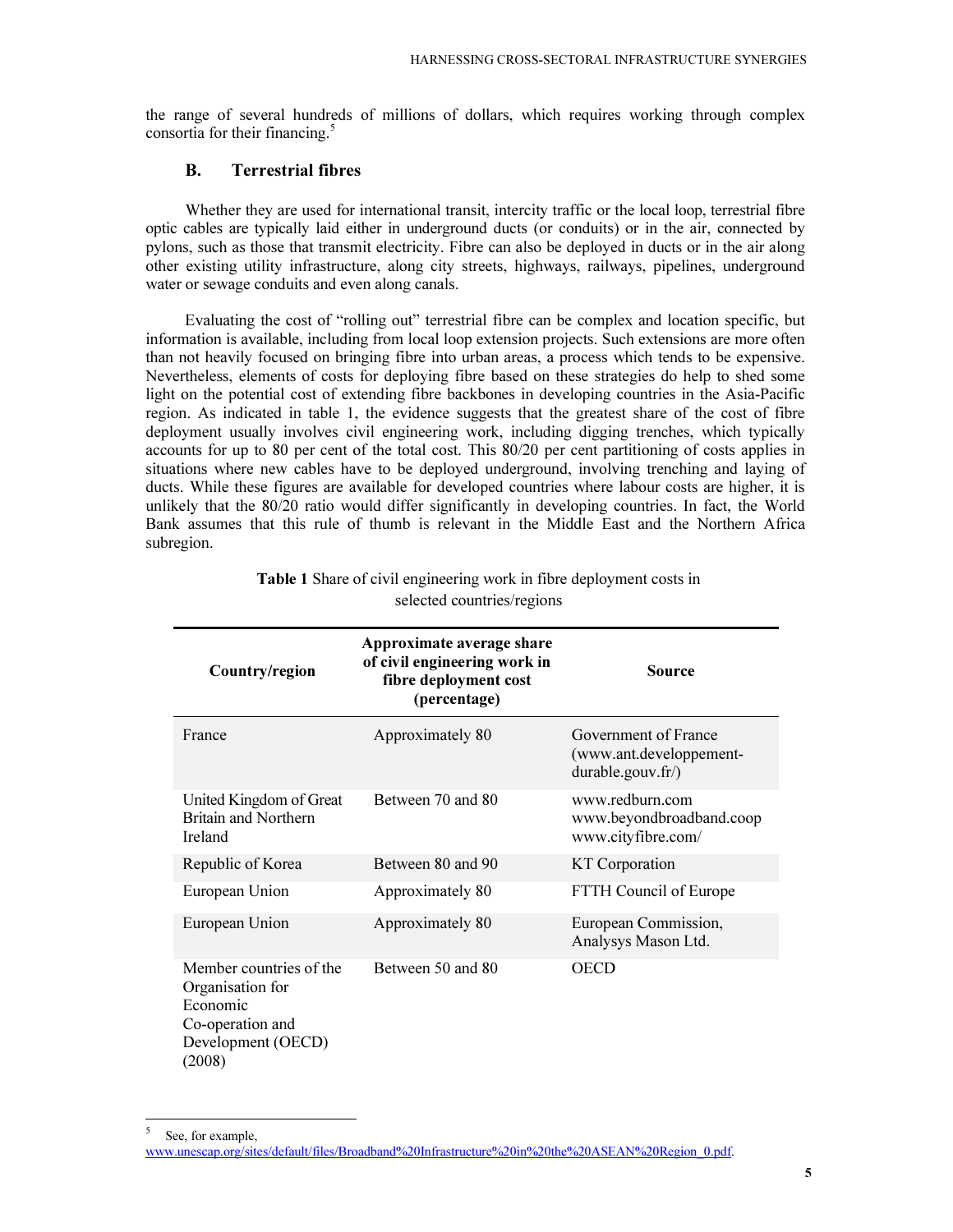| Middle East and | Approximately 80 | World Bank |
|-----------------|------------------|------------|
| Northern Africa |                  |            |

Source: ESCAP.

#### C. Aerial fibre networks and emerging burying techniques

Aerial placement of fibre optic cables is often a cheaper<sup>6</sup> but not always realistic option for backbone networks owing to such factors as climate, particularly in places exposed to intense snowfall and typhoons or cyclones. Maintenance may also require interacting with power lines, which can be dangerous and may require shutting off or redirecting the current, which may increase the cost to telecommunication operators. Despite these constraints, the lower costs of deployment and the possibilities for infrastructure cohabitation discussed below make aerial fibre deployment a proposition worth consideration by ESCAP members and associate members under certain conditions.<sup>7</sup>

The high share of the digging of trenches in the total cost of fibre installation has recently led to the emergence of alternative technologies for burying cables. These techniques typically involve specialized equipment to dig smaller trenches, or underground galleries and include micro-trenching, moleploughing, directional drilling and impact moling techniques.. Their benefits include lower costs, less disruption to road traffic and sometimes faster implementation.<sup>8</sup> The costs and benefits of these techniques could be worth exploring for ESCAP member States in the light of their national circumstances.

## III. Building synergies through co-deployment

Given the significant share of civil engineering costs in total fibre deployment costs, there is an obvious incentive to look for opportunities to better utilize existing so-called dark fibre and conduits where they exist and for co-deployment where other infrastructure that uses fibre is being built or upgraded.

For various reasons, telecommunications operators and many utilities usually deploy excess fibre when building their networks. Such excess fibre remains unused and is called unlit or dark fibre. Likewise, telecom operators and utilities sometimes choose to lay out redundant ducts, which remain empty. This excess fibre or empty conduits can be sold or leased under indefeasible rights of use to carriers' telecom operators and become an important part in national backbones.

The benefits to be tapped may include shared investment costs and additional revenues for utilities and telecom incumbents that are earned by renting shared infrastructure. The reduction in the number of civil engineering works will also limit environmental degradation, as well as interference with road transport when ducts and cables are joined with major road works. Ultimately, however, codeployment should drive down prices for telecommunication services that will result from improved access to fibre and increased competition.

#### A. Fibre along railways

Railways are typically heavy users of communication and sensor equipment, not least of all fibre optics, to address their traffic-monitoring, signalling and telecommunication needs. Railways

 $6$  By up to 90 per cent in France, if it is carried out on existing poles. See www.ant.developpement-durable.gouv.fr/lepoint-sur-les-infrastructures-d-a17.html.

<sup>7</sup> The first fibre backbone to be put into place in Timor-Leste was deployed in the air on its own networks of poles, by one of the three mobile telephone operators based in Timor-Leste.

<sup>8</sup> "Installing fibre-optic cables underground", blog post by Neil Bradley in www.beyondbroadband.coop. Accessed 2 July 2014.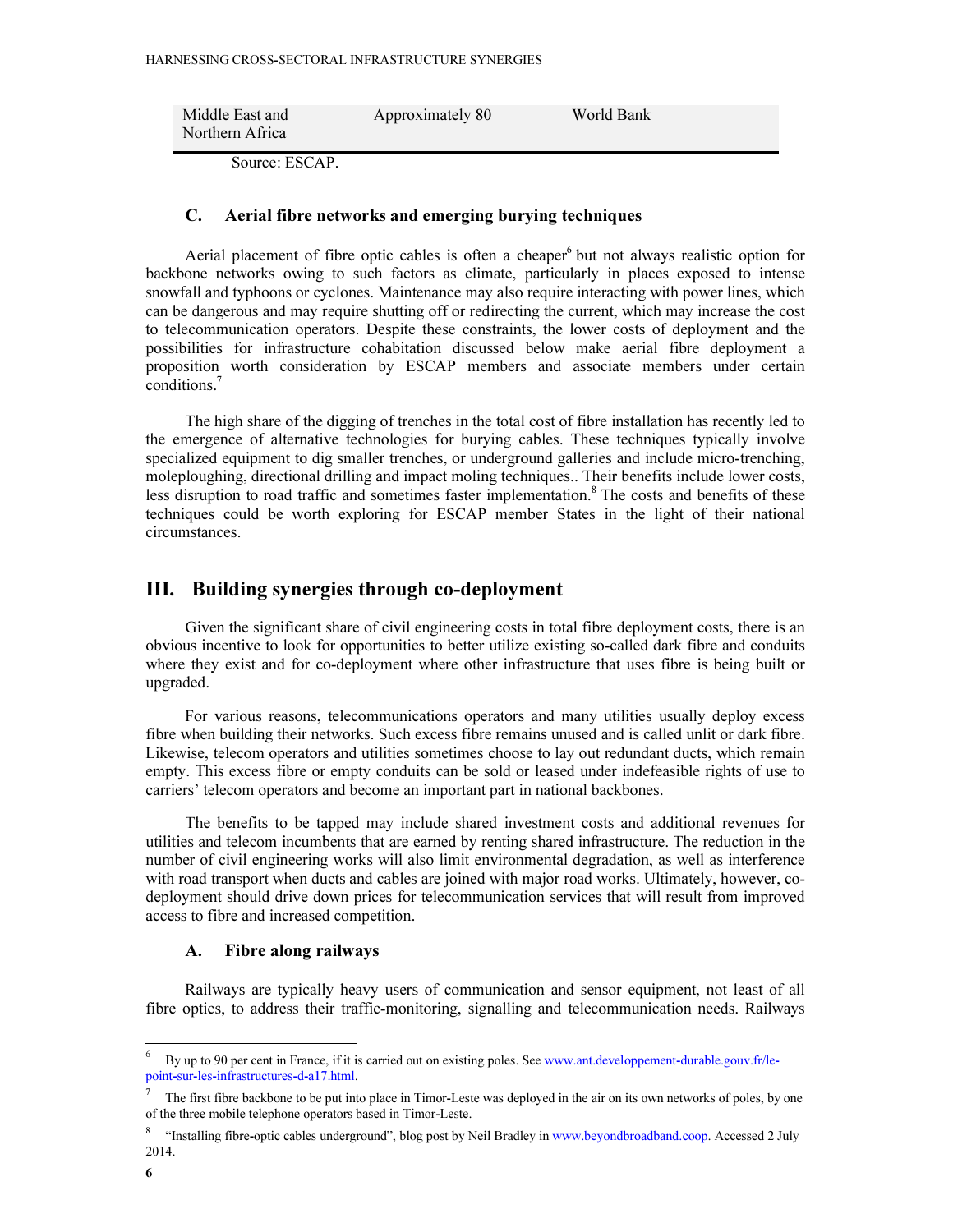have therefore often deployed large-scale fibre optic networks along their existing rights of ways. The ESCAP region offers multiple instances of railways that have deployed extensive fibre optic networks for their operation and have leased out excess capacity to third parties.

China TieTong Telecommunication Corporation was founded in late 2000 to integrate and improve the telecommunication systems of Chinese railways. After carrying out much upgrading work on the network, China TieTong was transferred from the Ministry of Railways to the administration of the State-owned Assets Supervision and Administration Commission of the State Council in 2004, when it started offering a large variety of communications services to the public and the business sector, as well as to Chinese railway systems. Its fibre network, running along railway tracks, is more than 100,000 km long and extends over all the country's provinces, including most major cities.

TransTelekom is a subsidiary of Russian Railways, the national railway operator. It uses fibre deployed along Russian railways to provide a wide gamut of communication services, including retail and wholesale services. It reaches out deeply into the provincial market, with people living in settlements of fewer than 100,000 inhabitants, accounting of almost 40 per cent of all connections. In addition, the company also offers international transit services between Asia and Europe.<sup>9</sup>

RailTel Corporation of India constitutes yet another good example of how railway operators can commercially exploit fibre. By leasing its excess unused capacity on its fibre optic networks, RailTel has emerged as one of the largest telecom infrastructure providers in the country. In the process, RailTel has diversified its revenue incomes and achieved robust profit margins, part of which are being reinvested in infrastructure upgrades and maintenance. RailTel has attracted telecom providers, chiefly because this would enable them to avoid the major expenses inherent in civil works in remote locations. In addition, RailTel furnishes the telecom providers with its existing right of way that must be secured in order to access excavation sites and activate the optical fibre.

Finally, in Manila, the rights of way provided by the Manila Metro Rail Transit System and Manila Light Rail Transit System were utilized by the Integrated Government Project to lay out fibre. This project is aimed at interconnecting public offices with fibre in Manila, for information-sharing and the delivery of common applications among users.<sup>10</sup>

#### B. Fibre along roads and highways

Fibre optic systems can be used along roads and railways for traffic monitoring and management purposes. Deploying fibre along roads presents the considerable advantage of enabling easy access to the network for maintenance purposes. Furthermore, as is discussed below, fibre constitutes a key element of intelligent transport systems (ITS) that will form a key building block of the sustainable development goals of the development agenda beyond 2015. When laying fibre for ITS, road and transport authorities can ensure that they contribute to the national backbone extension if they also install additional fibre, or at least additional ducts that can be leased to lay out fibre subsequently.

#### C. Optical ground wire and aerial fibre networks

High-voltage electricity transmission systems also use fibre optics in optical ground wire (OPGW) on transmission lines for both grounding and communication purposes.<sup>11</sup> OPGW runs on the top of electricity transmission wires, on pylons, and their fibres are used by the electricity utility for communication purposes, to monitor the power transmission lines, and they can be leased or sold to

<sup>9</sup> For example, in 2007, it completed together with the Nippon Telegraph and Telephone Corporation of Japan an undersea fibre optic cable system linking the islands of Hokkaido (Japan) and Sakhalin (Russian Federation).

<sup>&</sup>lt;sup>10</sup> Statement delivered by the representative of the Philippines during the Ministerial Round Table on Regional Connectivity for Shared Prosperity, which was held during the seventieth session of the Commission.

 $11$  An OPGW cable consists of a tubular structure containing one or several optical fibres surrounded by layers of steel and aluminum wire.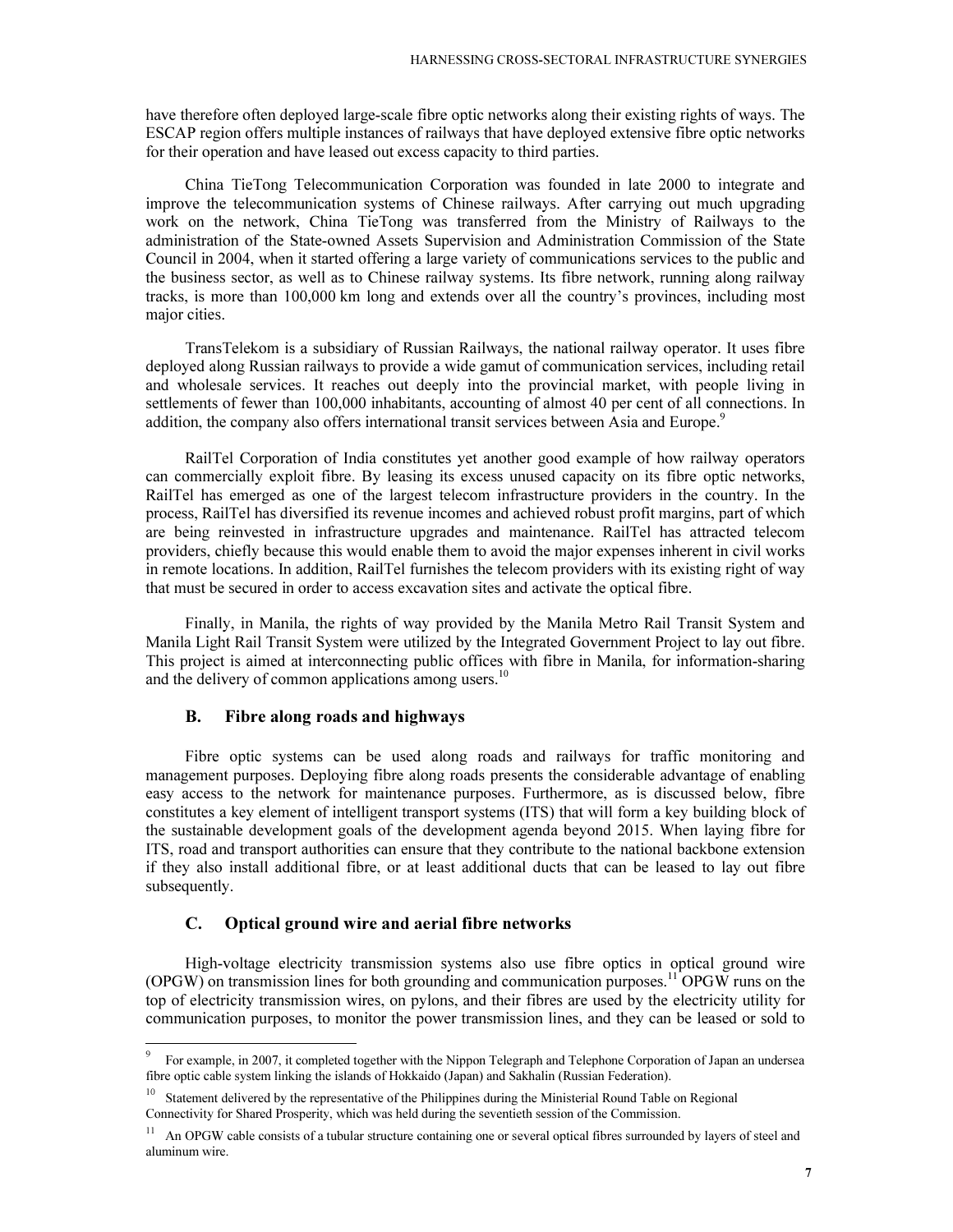third parties for data transmission. The high-voltage lines below the fibre cables provide a degree of protection against vandalism, damage from rodents and other wildlife interference; however, unlike buried cable, they are not exposed to damage from excavation. For safety reasons, installation and maintenance can require shutting or diverting the transmission of high-voltage current to prevent accidents, and that process can be costly or impractical.

Examples of the use of OPGW for data transmission services abound in the ESCAP region, where power networks are gradually expanding along with economic growth. In India, POWERTEL has emerged as a major national carrier having one of the largest national terrestrial fibre backbones. The Power Grid Corporation of India (POWERGRID) is a State-owned electric utility company transmitting approximately 50 per cent of the total power generated in India. In 2001, it established POWERTEL as a telecom venture to operate its OPGW fibre network for wholesale data transmission capacity. POWERTEL's fibre network grew from 19,500 km to 25,000 km in  $2012$ <sup>12</sup> connecting more than 206 cities. Over the same period, POWERTEL's revenues tripled to about US\$ 33.2 million. POWERTEL greatly benefits from the existing rights of way already established by POWERGRID. It also reaches out in less connected and remote areas of the country, hence potentially contributing to alleviating the urban/rural digital divide in India. POWERTEL plans to offer international connectivity services to Bangladesh, Bhutan, Nepal and Sri Lanka. It is planning to market the access to its 150,000 towers for telecom operators to mount transmission antennas, as well as extending its fiber network by another 33,000 km.

Although they do not share a common border, Bangladesh and Bhutan have recently renewed their discussions on trading electricity from Bhutan for bandwidth capacity from Bangladesh.<sup>13</sup> These South Asian countries would need to negotiate rights of way from India for the high-voltage electricity transmission lines and pylons. This would contribute to network redundancy in both countries, and the resulting increasingly meshed network would benefit all countries in the subregion, including India.

The deployment of new electricity transmission lines represents a clear opportunity to develop national backbones and access networks linking densely populated areas, using OPGW technology. Obvious synergies arise from established rights of ways, relatively low deployment costs and the creation of additional revenues for power companies. However, they need to be examined with caution in regions that are prone to frequent wind-borne disasters. For example, during Typhoon Haiyan in the Philippines in 2013, aerial electricity and telecom transmission systems were destroyed simultaneously in the worst affected areas, compounding logistical coordination in disaster responses and relief supplies.

Recent developments in electricity transmission technology, in particular high-voltage direct current transmission, have opened renewed prospects for the transmission of electricity over long distances. This could be of key importance in the ESCAP region, which includes countries with structural surpluses and deficits in terms of power generation. ESCAP member States have requested the secretariat to identify options on regional energy connectivity, such as an intergovernmental framework for developing an Asian energy highway, conceptualized as a regional integrated power grid.<sup>14</sup> For this initiative, it will be necessary to maximize the potential synergies in terms of cohabitation with fibre.

#### D. Optical fibre networks in other utilities

Fibre is becoming essential along pipelines, whether fibre is used to carry water, natural gas or other fossil fuels. Fibres are used by utilities for internal communication purposes, as well as to monitor these vital infrastructures against threats that include natural hazards and human intrusion.

<sup>&</sup>lt;sup>12</sup> See www.tele.net.in/company-stories/item/10955-powertel-riding-on-the-demand-for-high-bandwidth-services. Accessed 11 July 2014.

<sup>13</sup> See lirneasia.net/2014/05/power-grid-to-energize-bangladesh-and-digitize-bhutan-india/.

<sup>14</sup> See www.unescap.org/events/expert-group-meeting-asia-pacific-energy-highway.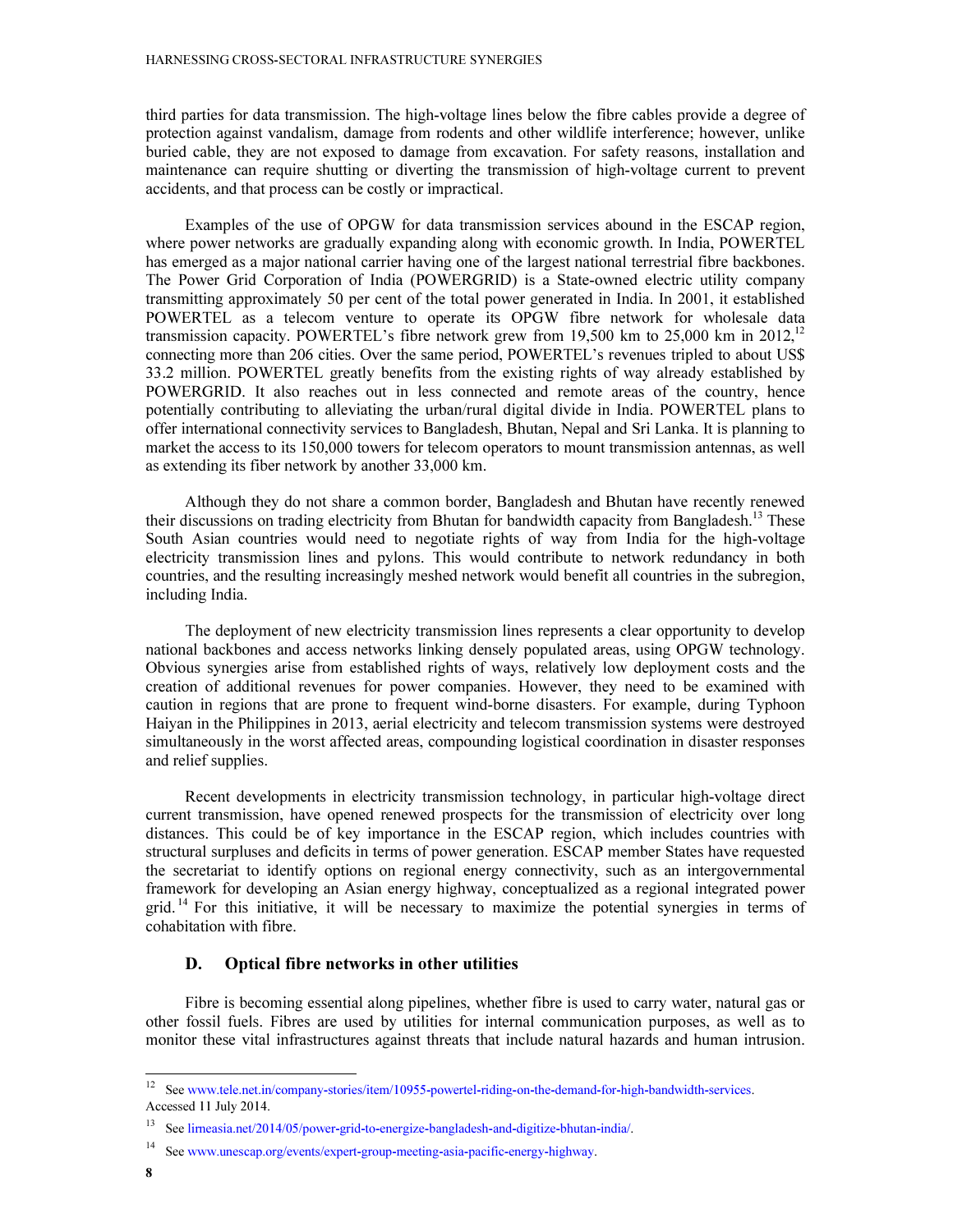Fibre optic distributed sensing technology can be used to help keep track of changing pressures, temperatures and ground movements, among other such uses which help in detecting and pinpointing the occurrence of events on pipeline networks before they develop into an actual threat. For example, this approach is critical in identifying leakage. The fibre helps identify the precise location of such an incident in real time, which facilitates tailoring the response to threats.<sup>15</sup> In the light of this, many pipeline owners and operators are deploying distributed fibre sensing technology on their infrastructure, both above and below ground. Supplementary fibre capacity could be leased or sold for commercial telecommunications purposes.

GAIL (India) is the country's largest natural gas processing and distributing State-owned company. It set up GAILTEL in 2001 as an affiliate to market communication services using the firm's redundant fibre capacity. GAILTEL has deployed approximately 10,000 km of fibre along its pipelines and the country's road network. GAILTEL leases dark fibre and duct space in indefeasible rights of use agreements. It also offers colocation facilities, for an annual revenue of approximately US\$ 4 million.<sup>16</sup> Fibre has also been laid over pipelines; fibre is being used successfully for data transmission in other regions, for example in Africa along the Chad-Cameroon pipeline.<sup>17</sup>

#### E. Additional synergies applicable to fibre networks

Fibre optic capacity for sensing and detecting changes in the surrounding environment opens interesting potentials in terms of large-scale environmental monitoring. This can be applied in disaster warning systems, as submarine cables can detect and report sudden tectonic activity or abrupt water movement preceding a tsunami. In cases when a threat is detected, the early warning can enable the adoption of protection measures on the coasts or other exposed areas and such measures can greatly mitigate the impact of a disaster. Submarine cables equipped with sensors could also comprise great tools for tracking water temperatures and thereby help to monitor global climate change.

The International Telecommunication Union (ITU) together with the World Meteorological Organization (WMO) and the Intergovernmental Oceanographic Commission (IOC) of the United Nations Educational, Scientific and Cultural Organization have launched an initiative to promote the use of submarine fibre optic cables laid out by telecom operators and carriers to develop a network of sensors and detectors at the bottom of the sea. Under the initiative known as Submarine Cables for Ocean/Climate Monitoring and Disaster Warning, a strategy and road map have been launched to equip submarine cable repeaters with scientific sensors for climate monitoring and disaster risk reduction.<sup>18</sup> This initiative offers interesting perspectives for monitoring over the long term climatic evolutions, as well as seismic activities.

## IV. Policy measures to maximize the synergies across infrastructure sectors

Increasingly, countries are taking measures to tap these important potential synergies to stimulate co-deployment and cohabitation. At this stage, such efforts are still being spearheaded by developed countries, but they often constitute valuable examples which could be tailored to the situations of ESCAP developing countries. Potential also emerges in using the possibilities offered under regional cooperation intergovernmental agreements, such as the Asian Highway and Trans-Asian Railway network agreements, to boost the development of fibre transmission networks at the regional level. Measures to boost co-deployment and other synergies are detailed below.

<sup>&</sup>lt;sup>15</sup> See www.princeton.edu/~bglisic/Glisic\_Pipeline.pdf.

<sup>16</sup> See www.slideshare.net/jinvaibhav1/gailtel.

<sup>&</sup>lt;sup>17</sup> See www.itu.int/ITU-D/treg/Events/Seminars/GSR/GSR08/PDF/Cameroon\_E.pdf.

<sup>&</sup>lt;sup>18</sup> ITU, WMO and IOC, Using Submarine Cables for Climate Monitoring and Disaster Warning: Opportunities and Legal Challenges (ITU, 2012). Available from www.itu.int/dms\_pub/itu-t/oth/4B/04/T4B040000160001PDFE.pdf.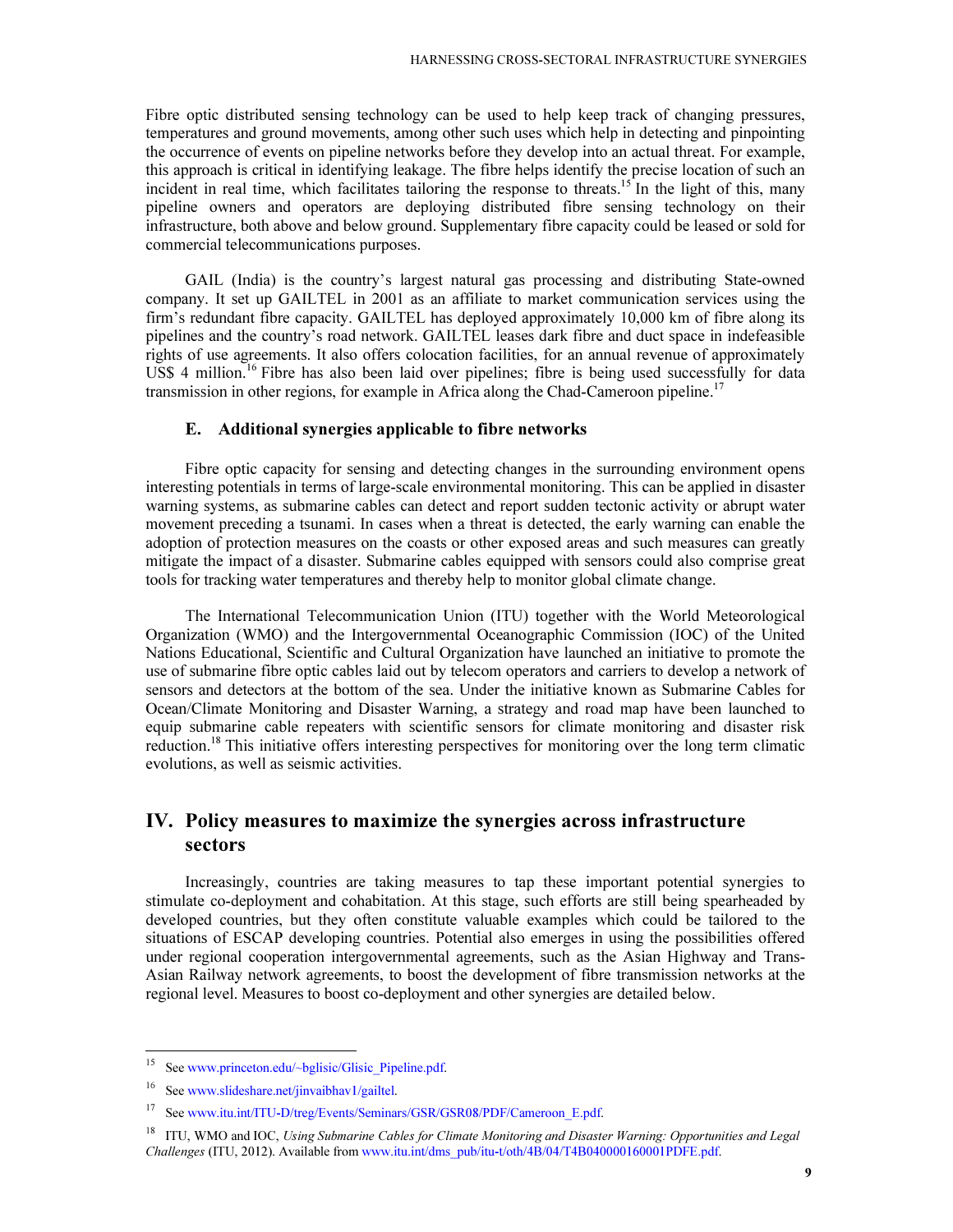#### A. Advocacy and transparency

Except for the railway organizations mentioned above which lease their fibre networks on commercial terms, traditional utilities (roads, electricity, water networks and pipeline operators) are not always aware of the potential benefits of co-deployment in terms of reduced investment costs or the potential revenues that could be gained from leasing duct space and capacity on fibre. Such commercial advantages are perhaps least obvious to traditional utilities that are State-owned or that retain a strong public sector culture. Hence, one of the short-term priorities in developing countries in the Asia-Pacific region should be to raise their awareness as to the potential commercial benefits of co-deployment and passive infrastructure rental. As discussed in the previous section, there are a number of good practices in the region that can be used as reference guides for the way forward.

Increased knowledge of the benefits of infrastructure-sharing is not sufficient however. For the synergies to materialize, another condition is access to reliable information on both existing infrastructure and planned civil engineering works. Such information can be made public in various forms. The European Commission, for example, has issued a proposal for a European Union initiative<sup>19</sup> to reduce the cost of high-speed broadband infrastructure deployment, which includes a series of measure that would facilitate cross-infrastructure synergies in deployment. The first one of these measures is a call to establish national atlases of all available passive infrastructures (ducts, dark fibre, poles and other transmission lines) that could be used by telecom operators. Another approach could consist of mapping all civil engineering work with potential passive infrastructure supply, as such work is performed. Transparency can also be improved through the development of a database, or single information point, to include all planned civil works of potential interest to deploy fibre. In France, for example, civil engineering works above a pre-defined threshold <sup>20</sup> need to be reported to telecom operators and local authorities through a specialized entity. Interested parties then have a sixweek window to express their interest in joining the works, which the utility commissioning the work is mandated to accept. The telecom operator (or local authority) wishing to lay the ducts is required to compensate the utility for the additional expenses incurred. The compensation is established against a set of pre-defined criteria and depends on the diameter of the ducts or the weight of the cables if they are to be deployed on electricity poles.

While the provision of this information is important at the national level to foster codeployment, the adoption of such transparency measures may be even more important at the regional level when cross-country infrastructure projects are envisaged. A regional or subregional database of planned infrastructure projects with co-deployment potential could be created at the regional level, possibly managed by the ESCAP secretariat, which already has experience in collecting network information in the transport, energy and ICT sectors. This would include all major cross-border road, railway, electric transmission and pipeline projects. Maps <sup>21</sup> of the Asia-Pacific information superhighway already constitute a first repository of information on existing fibre networks, and they include information on ESCAP transport networks (the Asian Highway and Trans-Asian Railway). These maps could be further enriched by including additional information on other cross-country infrastructure projects with co-deployment potential.

## B. Regulatory and institutional aspects in ensuring rights of way and open access

Regulatory frameworks also need to be adjusted to ensure that the synergies materialize. This can take many forms and each ESCAP member State will need to reflect what adjustments need to be made to its own specific regulation system. Reviews of the regulatory framework should be aimed at

<sup>&</sup>lt;sup>19</sup> The proposal by the European Commission was issued as a directive and was endorsed by the Council of the European Union and the European Parliament in early 2014. European Union member States will need to implement it by July 2016. See www.consilium.europa.eu/uedocs/cms\_data/docs/pressdata/en/trans/141234.pdf.

<sup>&</sup>lt;sup>20</sup> The minimum threshold for reporting civil engineering works is a length of at least 150 metres in urban areas or 1 km in rural areas. See www.ant.developpement-durable.gouv.fr/le-point-sur-l-article-l49-du-cpce-a509.html.

<sup>21</sup> See www.unescap.org/idd/maps/asia-pacific-superhighway/.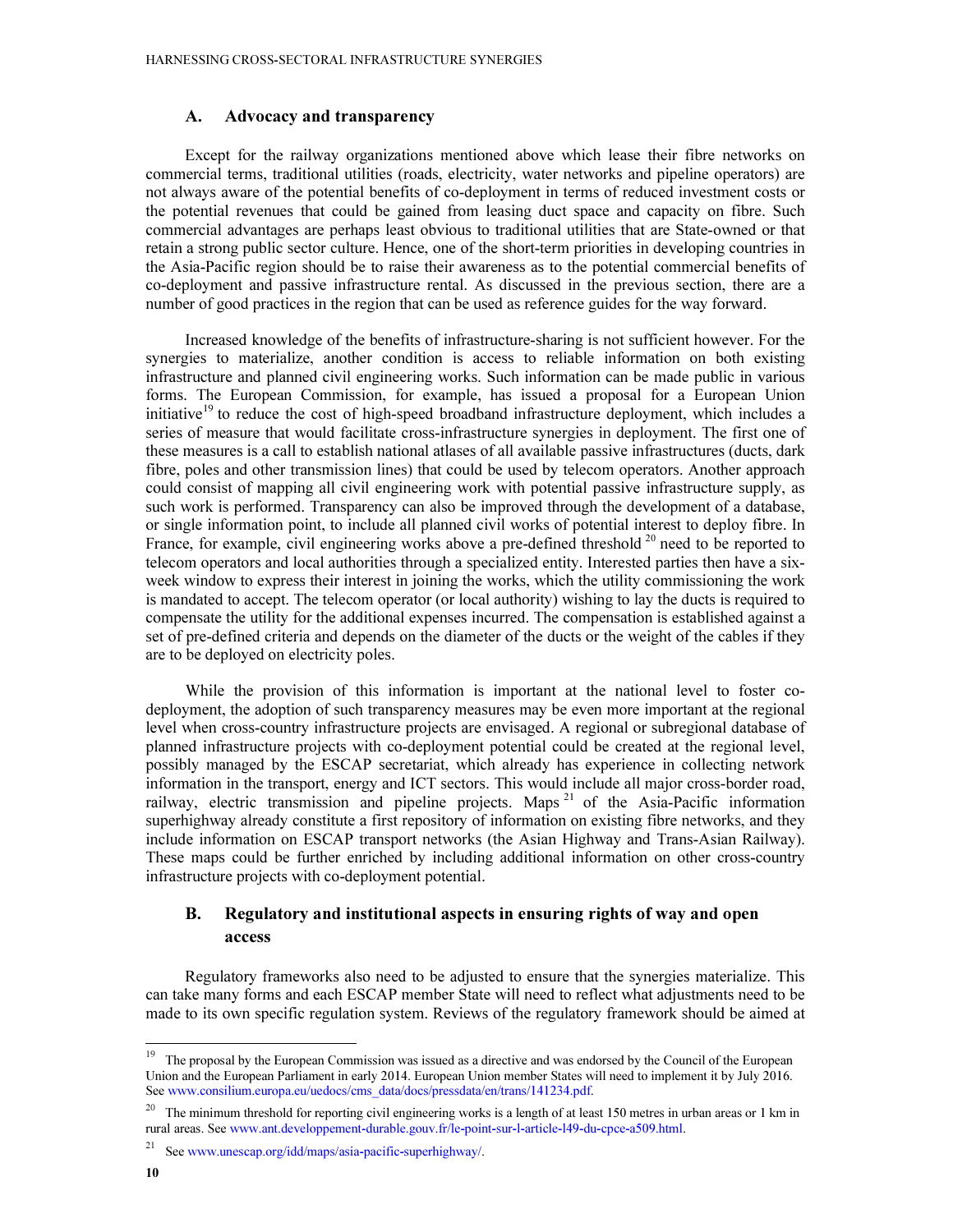achieving a double objective: on one hand, they should generally promote the usage of the utilities' existing rights of way by actors deploying the fibre; on the other, they should also promote open access to the fibre operators, that is, non-discriminatory access to cohabiting infrastructure at a reasonable cost.

Current jurisdictions sometimes are limited to one clearly stated objective concerning the rights of way that are granted to utilities to deploy their networks through public land or private property. This single purpose right of way is often related to the provision of one unique type of public service (electricity or water, for example). The legislation of ESCAP members and associate members should ensure that every time a right of way has been granted to a utility to deploy its network, it is automatically extended to fibre deployment, either simultaneously or subsequently. In order to further facilitate rights of way, one recommendation of interest is the creation of a one-stop shop on rights of way and administrative procedures.<sup>22</sup> Obtaining all the necessary information from a centralized institution can help operators save time and money.

While reviewing good practices in the European Union, researchers reported<sup>23</sup> that mandated access to passive infrastructure was an important measure to decrease the cost of network deployment. Providing mandatory access also applies to telecom operators themselves, in particular the historical incumbent, in addition to other utilities. The authors noted that, while in the short term, synergies seem to happen mostly between telecom operators sharing their ducts, in the longer term, electricity utilities could be increasingly interested in sharing their infrastructures with telecom operators as they could in return obtain the Internet backhaul necessary for implementation of socalled smart grids. Likewise, for transport infrastructures it is increasingly likely that advantages will be perceived regarding laying out fibre to enable intelligent transport systems. The "dig once" sets of policies of the United States of America require that individual states in that country install broadband conduits during the construction of federally funded highway projects. Access to such conduits should be available for a cost-based charge. $^{24}$ 

Ensuring open-access to fibre or ducts in other infrastructure is one of the ways to increase competition and bring down ICT prices. The case for open access is further strengthened when public funding is provided to deploy infrastructure. Open access requires that all operators are afforded market entry to the infrastructure on similar conditions. It typically requires establishing clear guidelines of non-discrimination between telecom operators and access to the utility infrastructure at fair prices, which include the recovery of costs in addition to a small profit margin. Rental and maintenance charges of passive infrastructure may need to be regulated to ensure that the physical infrastructure owner receives adequate incentives to continue building and maintaining it.

#### C. Addressing the regional dimension in cross infrastructure synergies

Ensuring a seamless terrestrial connectivity is particularly important in ESCAP, whose membership counts several landlocked developing countries that are typically facing very high prices for Internet transit. In the ESCAP region, therefore, the regional dimension of infrastructure synergies across countries is of particular importance. ESCAP countries should seek to tap on the numerous cross-country or pan-regional infrastructure deployment projects that are facilitated by the current high economic growth in the areas of transport, energy, water, etc. ESCAP member States could decide to systematically co-deploy fiber along regional infrastructures, on an open-access basis. Given the increasing visibility of this issue, it should not be too difficult to convince International Financial Institutions and other international donors to endorse the principles of mandated co-

l

<sup>&</sup>lt;sup>22</sup> Matt Yardley, Rod Parker and Mike Vroobel, "Support for the preparation of an impact assessment to accompany an EU initiative on reducing the costs of high-speed broadband infrastructure deployment", a study prepared for the European Commission, DG Communications Networks, Content and Technology, by Analysys Mason Limited, 2012. Available from ec.europa.eu/digital-agenda/en/news/support-preparation-impact-assessment-accompany-eu-initiative-reducing-costs-highspeed

 $23$  Ibid.

<sup>&</sup>lt;sup>24</sup> United States Government Accountability Office, "Planning and flexibility are key to effectively deploying broadband conduit through Federal highway projects", Washington, D.C., 2012. Accessible from www.gao.gov/assets/600/591928.pdf.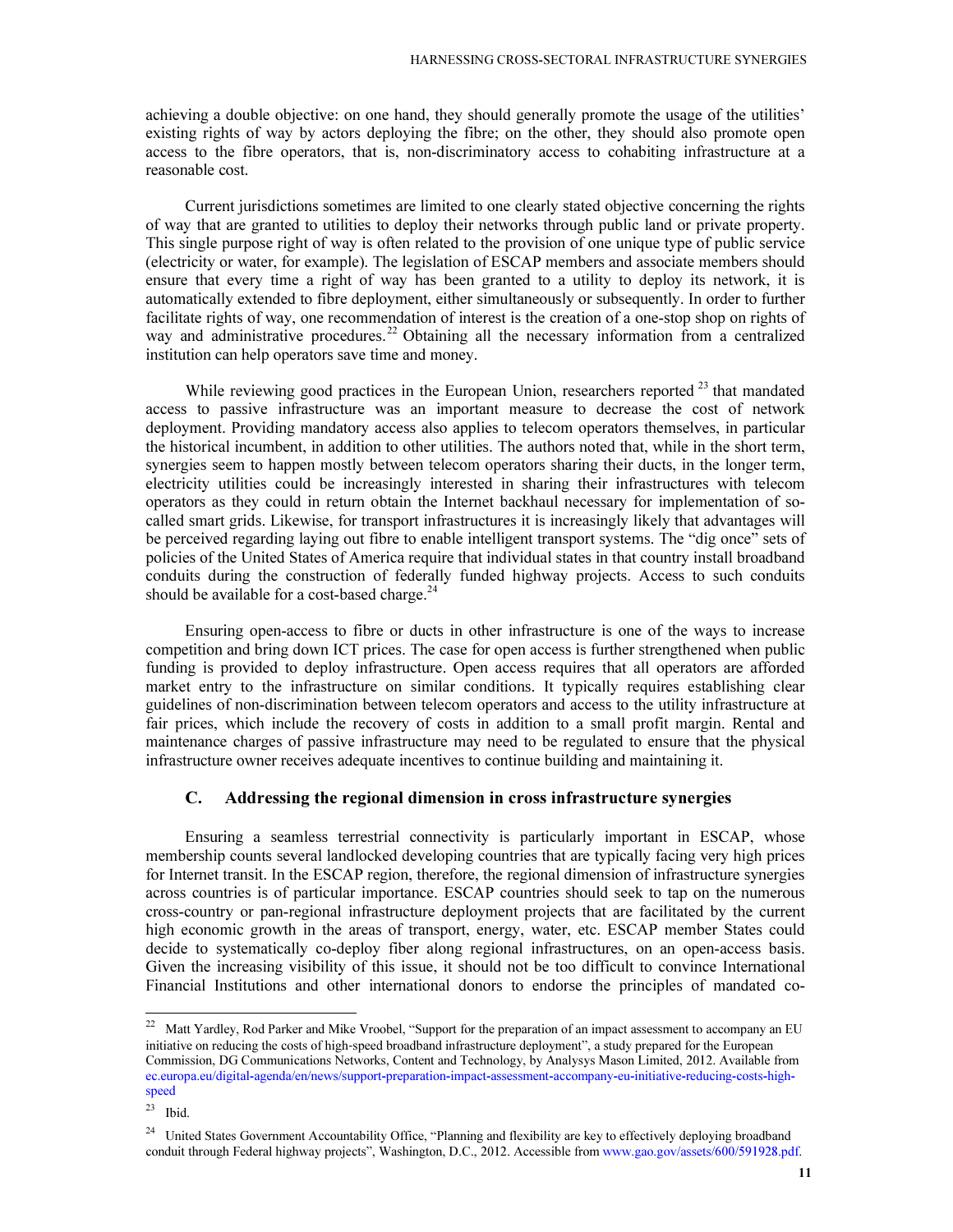deployment on an open access basis, especially since this is bound to lead to substantial savings and revenue generation sources. In addition, when deploying cross-regional infrastructures, ESCAP countries should systematically consider deploying additional fiber or ducts. When relevant, universal access funds financial resources may be considered to cover for the projects additional expenses.

The ESCAP secretariat has proposed to systematize co-deployment of fibre optic cable along the Asian Highway and Trans-Asian Railway, two transport international agreements for which it acts as secretariat. The Asian Highway and Trans-Asian Railway play a catalytic role in the coordinated planning and construction of international roads and railway lines in Asia and help countries optimize the use of their infrastructure by creating intermodal transport opportunities. This proposal by the ESCAP secretariat was discussed during the  $4<sup>th</sup>$  session of the ESCAP ICT Committee in Bangkok, in October 2014.<sup>25</sup> The proposal will be examined by the respective organs in charge of the two Agreements under the ESCAP aegis. Concretely, this could entail systematically deploying additional ducts and/or fiber when building the infrastructure that constitutes these two networks. In the case of the Trans-Asian Railway, spare fiber could be deployed in addition to that installed for the use by the railway itself. In both cases, the additional ducts and fiber could be rented to telecom operators or other data carriers, in order to provide an additional source of income for the roads and railways entities. It is important that in either case, access be made open to all potential operators, on a nondiscriminatory basis and at reasonable cost.

High-voltage transmission lines are being utilized at the regional level to build cross-country meshed fiber optic cables backbones. A good example is the SIEPAC system in Central America that connects the national high voltage transmission grids of 6 Central American Nations.<sup>26</sup> The 1793 kilometers long network of transmission lines includes an OPGW cable of 36 fibers.<sup>27</sup> In order to exploit the fiber, and proceed with the required complementary investments to finalize the backbone, the regional entity owing the network created a network operator: REDCA,<sup>28</sup> which acts as regional carrier in connecting national backbones. The REDCA network also connects the Mexican terrestrial backbone and is building an extension to connect to the Colombian network.<sup>29</sup> It is expected to bring much needed redundancy to the national backbone of the Central American nations, which are currently heavily dependent on submarine cable access. This example of co-deployment at the regional level between developing countries bears some relevance for ESCAP countries that plan to interconnect their national electricity grids at the subregional level.

Recent developments in electricity transmission technology, in particular high-voltage direct current transmission, have opened renewed prospects for the transport of electricity over long distances. This could be of key importance in ESCAP which includes both countries with structural surpluses and deficits in terms of power generation. ESCAP member States have asked the secretariat to lead a regional reflection on a potential Asian Energy Highway.<sup>30</sup> This initiative will need to maximize the potential synergies in terms of co-habitation with fiber. This would not only reinforce access to fiber and IP transit in ESCAP landlocked countries, but also generate additional sources of income for the national electricity grids. The ESCAP secretariat will keep reviewing and advocating for the case for co-deployment of fiber on regional energy infrastructure. Through its multi-sector expertise ESCAP is well placed to facilitate such cross-sectoral interventions.

<sup>&</sup>lt;sup>25</sup> See www.unescap.org/resources/draft-report-committee-information-and-communications-technology-fourth-session<br><sup>26</sup> SIEBAC (Sistema do Intersequention Eléctrica de los Poises de América Central) connects <sup>27</sup> million

<sup>26</sup> SIEPAC (Sistema de Interconexión Eléctrica de los Países de América Central) connects 37 million consumers in Panama, Costa Rica, Honduras, Nicaragua, El Salvador, and Guatemala. See en.wikipedia.org/wiki/SIEPAC.

<sup>&</sup>lt;sup>27</sup> See www.ceaconline.org/documentos/Desarrollo\_del\_Proyecto\_SIEPAC.pdf.<br><sup>28</sup> See www.gedocciones.com/index.php/so/

<sup>&</sup>lt;sup>28</sup> See www.redcasiepac.com/index.php/es/<br><sup>29</sup> See Wester Compared 29

<sup>&</sup>lt;sup>29</sup> See www.proyectomesoamerica.org/joomla/index.php?option=com\_content&view=article&id=175&Itemid=104<br><sup>30</sup> See www.progeon.org/gyoatte/gypert.croup.meeting.org/programaticle.programaticle

See www.unescap.org/events/expert-group-meeting-asia-pacific-energy-highway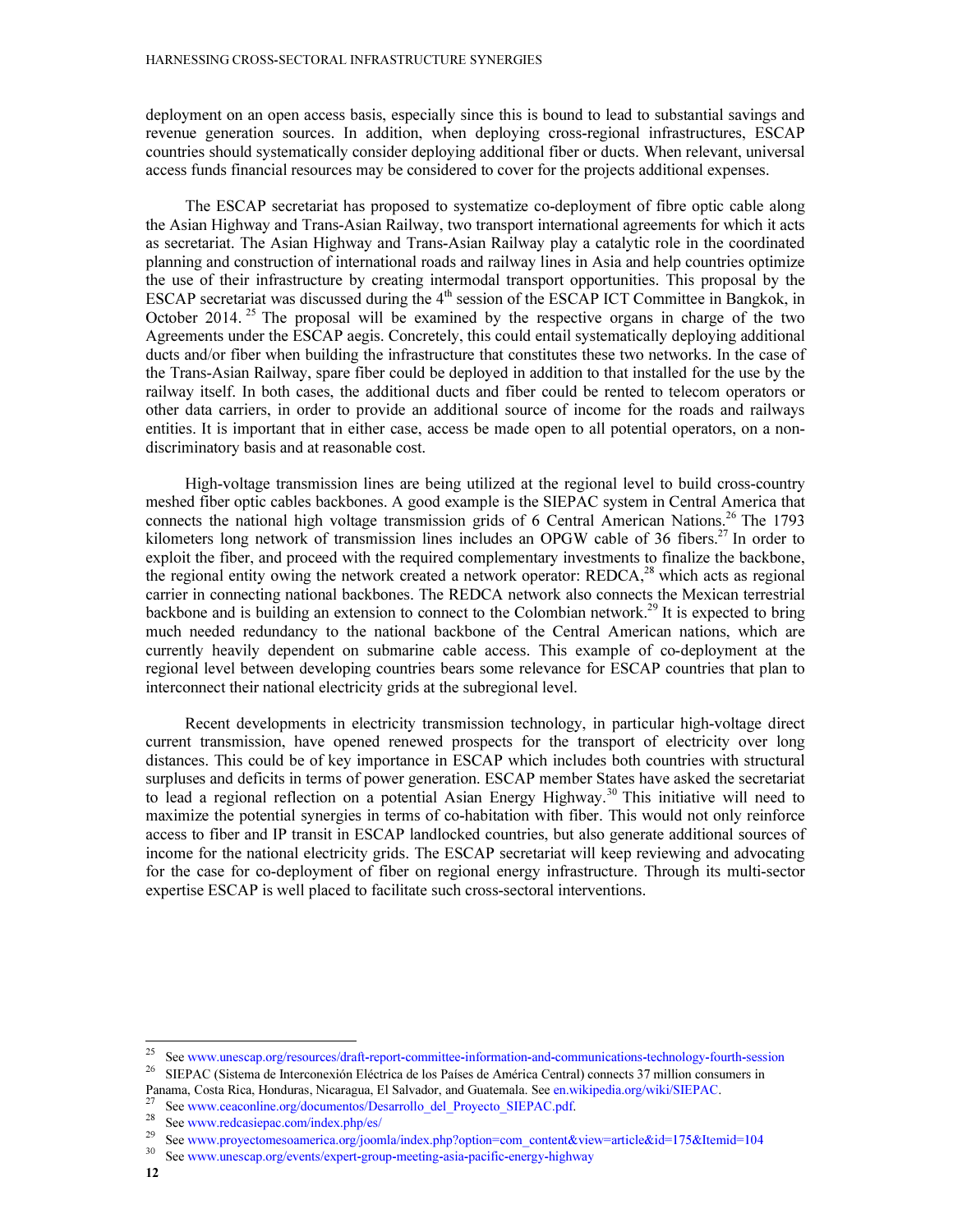## V. Information and communications technology and transport convergence towards intelligent transport systems

In addition to offering prospects of mutual synergies in its deployment and cohabitation with other infrastructure, ICT as a meta-infrastructure can play a transformative role when incorporated into these other infrastructures. Rapid progress in information processing and transmission capacity have enabled the emergence of the "Internet of Things" and so-called smart infrastructures.<sup>31</sup> In the area of transport, such progress has permitted the gradual emergence of the previously mentioned intelligent transport systems. This section provides a brief presentation of such systems, their development benefits and a few policy recommendations to facilitate their emergence at the regional level in Asia and the Pacific. $32$ 

#### A. Definition of intelligent transport systems and development benefits

While there is currently no single internationally agreed definition for intelligent transport systems, ITS is generally understood to be the combination of technologies, most of which involve ICT as a platform, that are embedded within conventional transportation infrastructure for which increased traffic efficiency, safety and security are sought. They include telematics and all types of communications in vehicles, between vehicles and between vehicles and infrastructure. Concretely ITS may make use for transport of technologies such as:

- telecommunication networks (fixed and mobile)
- automatic identification systems
- systems for automatically locating vehicles
- protocols for the electronic exchange of data
- GIS systems
- systems for the collection and classification of traffic data
- Systems to count the number of users in public transport systems .

Typically, ITS can address traffic congestion, reduce traffic accidents, mitigate environmental externalities generated by road transport and more generally improve efficiencies along geographically dispersed supply chains by improving logistics and facilitating multimodal transport, including public transport. ITS can therefore greatly contribute to the three pillars of sustainable development by reducing travel times, saving fuel and reducing carbon dioxide and pollutant emissions, and improving transport safety and security, as well as increasing the comfort of users and creating new lines of economic activity.<sup>33</sup>

#### B. Applications of intelligent transport systems

Central to ITS is the collection, analysis and distribution of traffic information using sensors, transmitters and broadcasting. This approach provides drivers with spatially and temporally accurate information on traffic. Traffic management systems can then utilize the traffic information to modify traffic flows using signal control systems, with a view to smoothen the traffic by slowing it or reducing the inflows of vehicles. Electronic toll collection and electronic road pricing systems can further contribute to traffic management systems.

 $31$  See E/ESCAP/CICT(3)/2.

<sup>&</sup>lt;sup>32</sup> This section is drawn largely from a forthcoming ESCAP paper on ITS for development in Asia and the Pacific.

<sup>&</sup>lt;sup>33</sup> ITS Asia-Pacific Secretariat, "ITS guideline for sustainable transport in Asia-Pacific", 6 December 2013. Available from www.its-jp.org/english/its\_asia/1153/.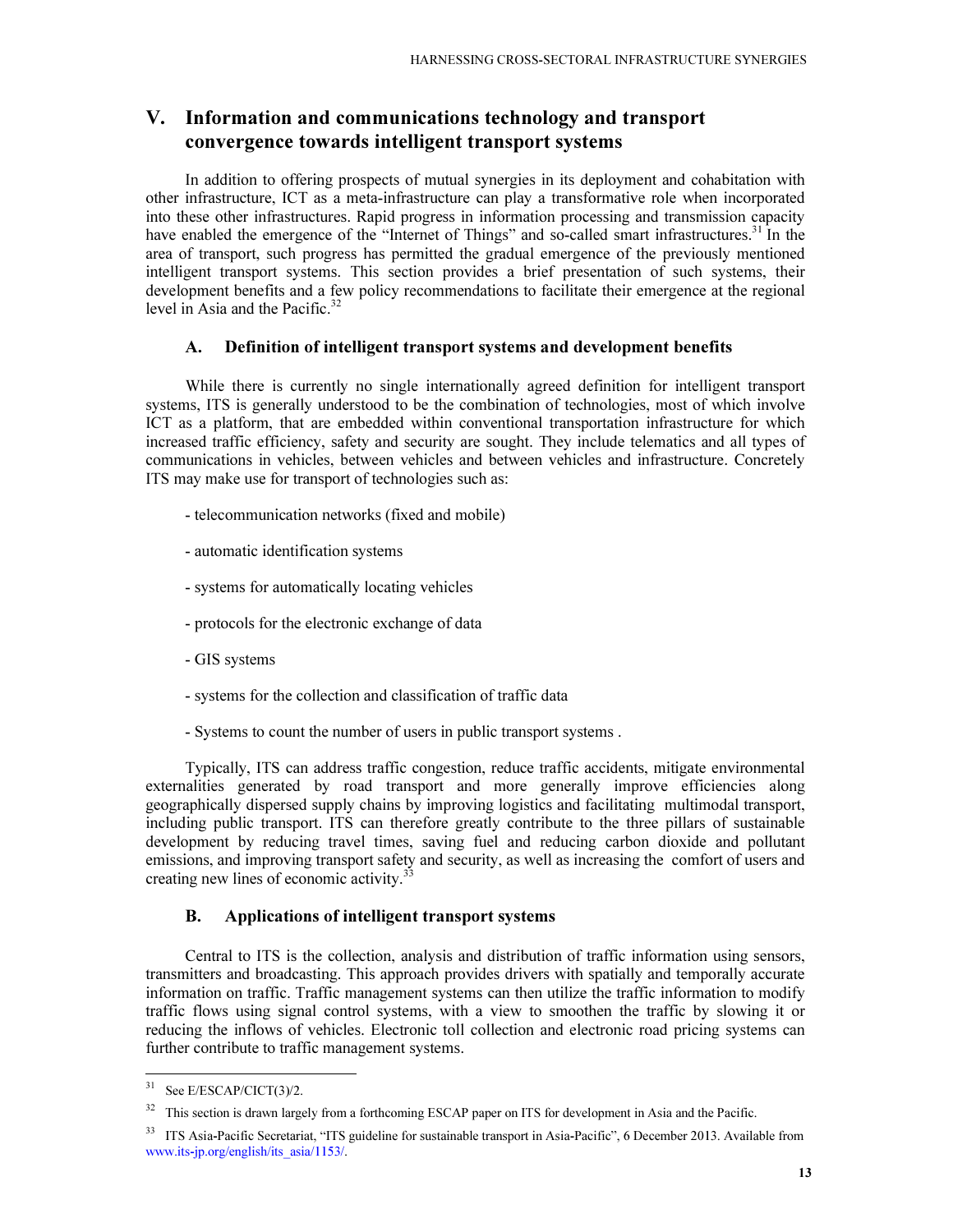Information systems can also improve the provision of public transport services in several ways, for example by helping to identify demand for new routes, by automating payment systems or by using traffic signal control to prioritize public transport.

ITS improves transport fleet management, security of transport process, customs control of cross-border and transit traffic and formalities at border crossings, which can significantly increase efficiencies, reduce costs and lessen adverse environmental impacts. As part of its efforts to promote efficient cross-border transport, the ESCAP secretariat has developed several models showing how ICT applications can be adapted and applied to cross-border and transit transport.

#### C. Promoting intelligent transport systems at the regional level: Areas for action

Intelligent transport systems rely extensively on high-speed and high-capacity communication facilities. It is important therefore to continue deploying communication infrastructure, in particular along, or in close proximity to, major roads where such systems are envisaged. ITS require both fibre and wireless communications, with fibre facilitating real-time communications between a wide variety of field devices and traffic control centres.<sup>34</sup> Fibre for ITS will need to be more systematically deployed along major roads, which could provide opportunities for co-deployment as discussed above. Wireless systems are also extensively utilised in ITS, but they can be jeopardized by interferences and crossings in transmission frequencies. This issue will require improving the allocation of ITS frequency bandwidth at the national level. Regional cooperation is doing this is essential to ensure compatibility across the national systems.

Developing countries usually utilize international standards to organize and articulate ITS modules. These standards and international models are developed under the aegis of the International Organization for Standardization. The active participation of ESCAP developing countries is important to ensure that standards evolve with relevance to various developmental exigencies.

ITS will increasingly rely on open data and so-called big data systems. Advanced Asia-Pacific countries, such as the Republic of Korea, are already making use of open and big data to improve their transport systems, for example by developing applications to assess the demand for public transport routes. A close corollary to this trend is the need to ensure personal data security and privacy, which require strong authentication and authorization procedures. ESCAP countries will therefore need to ensure that their statistical systems and regulatory frameworks foster the usage of big data and open data systems, while ensuring data privacy and security.

As an agency with expertise in both transport and ICT policies and an increasing cross-sectoral approach, ESCAP is well placed to facilitate policy dialogue and regional cooperation in developing Intelligent Transport Systems that are supportive of sustainable development objectives. The secretariat could act with regional experts and stakeholders to track good practices and promote a regional knowledge base in ITS.

## VI. Conclusions and policy recommendations

In building a terrestrial meshed network of fibre, there is a strong incentive to leverage synergies across infrastructure sectors, notably with transport. A number of good practices exist in the ESCAP region and beyond. They typically result in win-win outcomes, including additional revenues for hosting utilities, and cheaper and more extensive fibre deployment which should ultimately contribute to improved access to ICT at the national and regional levels.

In light of the above, major policy options for ESCAP countries are presented below. They were discussed at the joint session of the ICT and Transport Committees, held in Bangkok on 15 October 2014.

l

<sup>&</sup>lt;sup>34</sup> www.fiber-optics.info/articles/fiber\_optic\_intelligent\_traffic\_systems.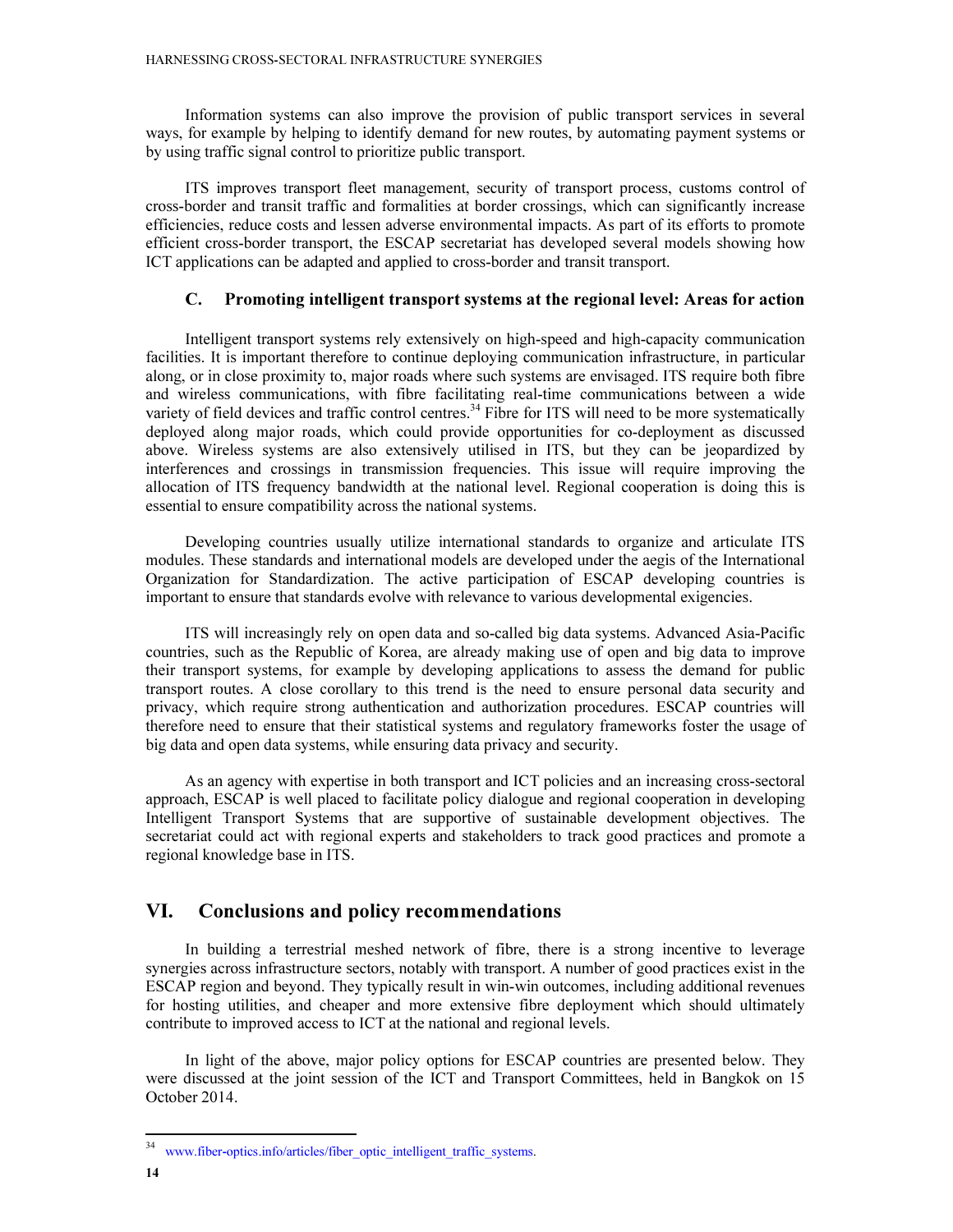(a) Legislation at the national level to encourage open access to passive communication infrastructure would ultimately contribute to cheaper broadband access.

(b) Raising awareness, transparency and eventually systematically opening new civil engineering works to co-investment and co-deployment opportunities would also contribute to cheaper access to fibre This could include establishing atlases of existing passive infrastructures and databases of planned civil engineering works that could offer co-deployment opportunities.

(c) Existing rights of way of traditional utilities could be automatically made available for fibre deployment, and a one-stop centralized system to acquire rights of way could be created to facilitate the process. International financing institutions and donors could introduce co-deployment of infrastructure on an open-access basis as a systematic requirement for cross-country infrastructure projects.

(d) ESCAP countries should consider amending the Intergovernmental Agreement on the Trans-Asian Railway Network and the Intergovernmental Agreement on the Asian Highway Network to include recommendations that encourage systematic fibre co-deployment. This recommendation will now be discussed under the respective mechanisms in charge of regularly reviewing the implementation of the Asian Highway and Trans-Asian Railway Agreements. ;

(e) To reap the potential sustainable development benefits of intelligent transport systems, ESCAP countries could accelerate the deployment of transmission capacity along the region's main roads and improve wireless frequency allocation;

(f) ESCAP countries should also ensure that their regulatory frameworks are conducive to the use of big data and open data, including in the transport sector which will increasingly be a central component of intelligent transport systems.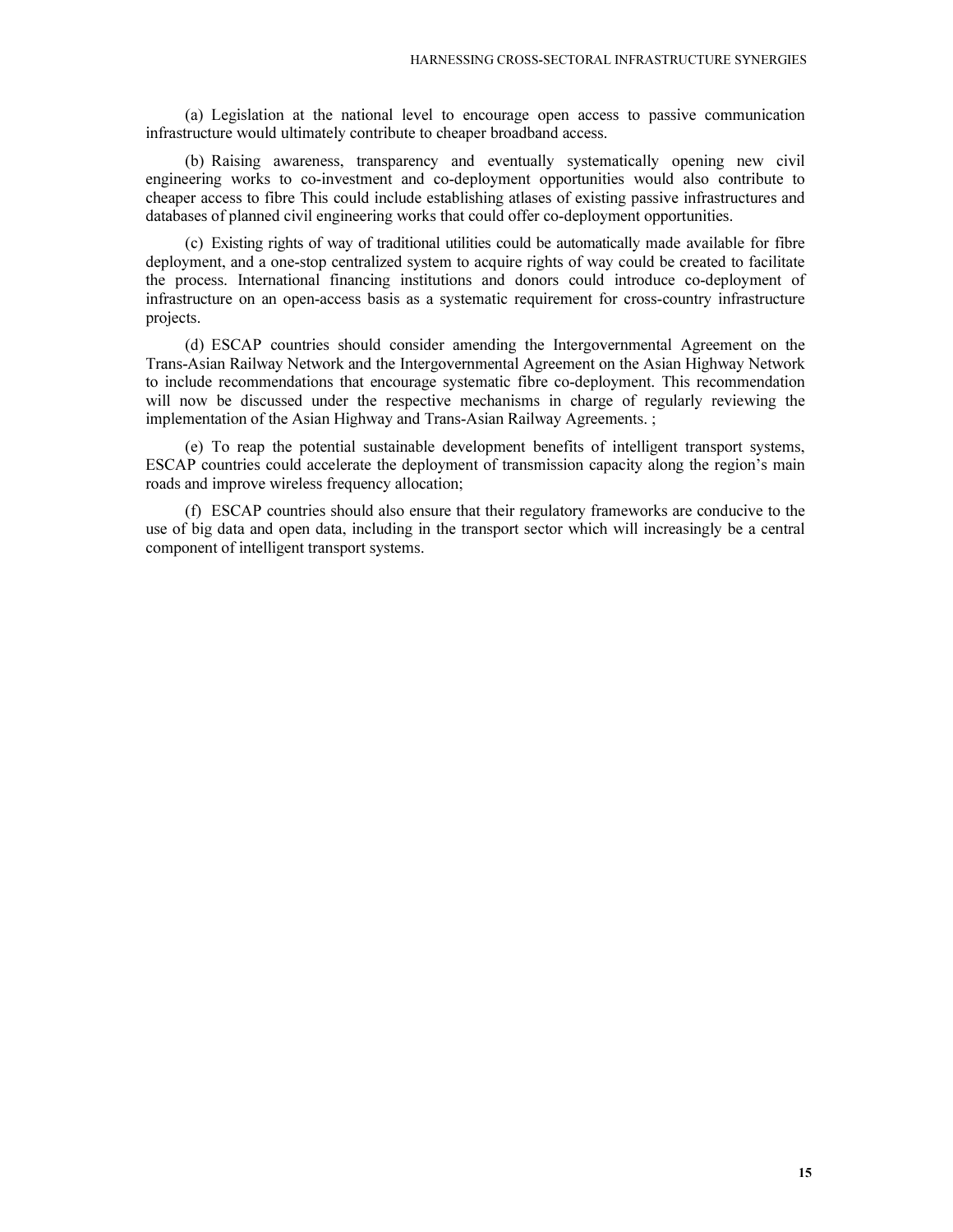## Reference

1. Abu Saeed Khan, Power grid to energize Bangladesh and digitize Bhutan-India, lirneasia.net/2014/05/power-grid-to-energize-bangladesh-and-digitize-bhutan-india/.

2. Banerjee, Anupam and Sirbu, Marvin A., Towards Technologically and Competitively Neutral Fiber to the Home (FTTH) Infrastructure (September 1, 2003). TPRC 2003. Available at SSRN: ssrn.com/abstract=2060612

3. Daniele Inaudi and Branko Glisic, Long-range pipelines monitoring by distributed fiber optic sensing, www.princeton.edu/~bglisic/Glisic\_Pipeline.pdf.

4. Felten, Benoît, Connectivity Models for Developing Economies (October 21, 2013). Available at SSRN: ssrn.com/abstract=2343233

5. Trogdon, H. (2013). Lessons from Google Fiber: Why Coordinated Cost Reductions to Infrastructure Access are Necessary to Achieve Universal Broadband Deployment. Fed. Comm. LJ, 66, 103-177.

6. ITU, WMO and IOC, Using Submarine Cables for Climate Monitoring and Disaster Warning: Opportunities and Legal Challenges (ITU, 2012). Available from www.itu.int/dms\_pub/itut/oth/4B/04/T4B040000160001PDFE.pdf.

7. ITS Asia-Pacific Secretariat, ITS guideline for sustainable transport in Asia-Pacific, 6 December 2013. Available from www.its-jp.org/english/its\_asia/1153/.

8. Matt Yardley, Rod Parker and Mike Vroobel, Support for the preparation of an impact assessment to accompany an EU initiative on reducing the costs of high‐speed broadband infrastructure deployment, a study prepared for the European Commission, DG Communications Networks, Content and Technology, by Analysys Mason Limited, 2012. Available from ec.europa.eu/digitalagenda/en/news/support-preparation-impact-assessment-accompany-eu-initiative-reducing-costshigh-speed.

9. Michael Ruddy and Esra Ozdemir, Publication on the in-depth study of broadband infrastructure in in the ASEAN Region, 2014, available from www.unescap.org/sites/default/files/Broadband%20Infrastructure%20in%20the%20ASEAN%20Regi on\_0.pdf.

10. Natalia Gelvanovska, Michel Rogy, and Carlo Maria Rossotto, Broadband Networks in the Middle East and North Africa: Accelerating High-Speed Internnet Access, the World Bank publication dx.doi.org/10.1596/978-1-4648-0112-9

11. Neil Bradley, Installing fibre-optic cables underground, www.beyondbroadband.coop. Accessed 2 July 2014.

12. OECD, International cables, Gateways, Backhaul and International Exchange Points, OECD Digital Economy Papers, No. 232, OECD 2014.

13. OECD, The development of fixed broadband networks, OECD Digital Economy Papers No. 239, (Paris, OECD Publishing, 2014). Available from dx.doi.org/10.1787/5jz2m5mlb1q2-en.

14. OECD, Public rights of way for fibre deployment to the home, DSTI/ICCP/CISP(2007)5/FINAL

15. OECD (2012), Machine-to-Machine Communications: Connecting Billions of Devices, OECD Digital Economy Papers, No. 192, OECD Publishing. http://dx.doi.org/10.1787/5k9gsh2gp043-en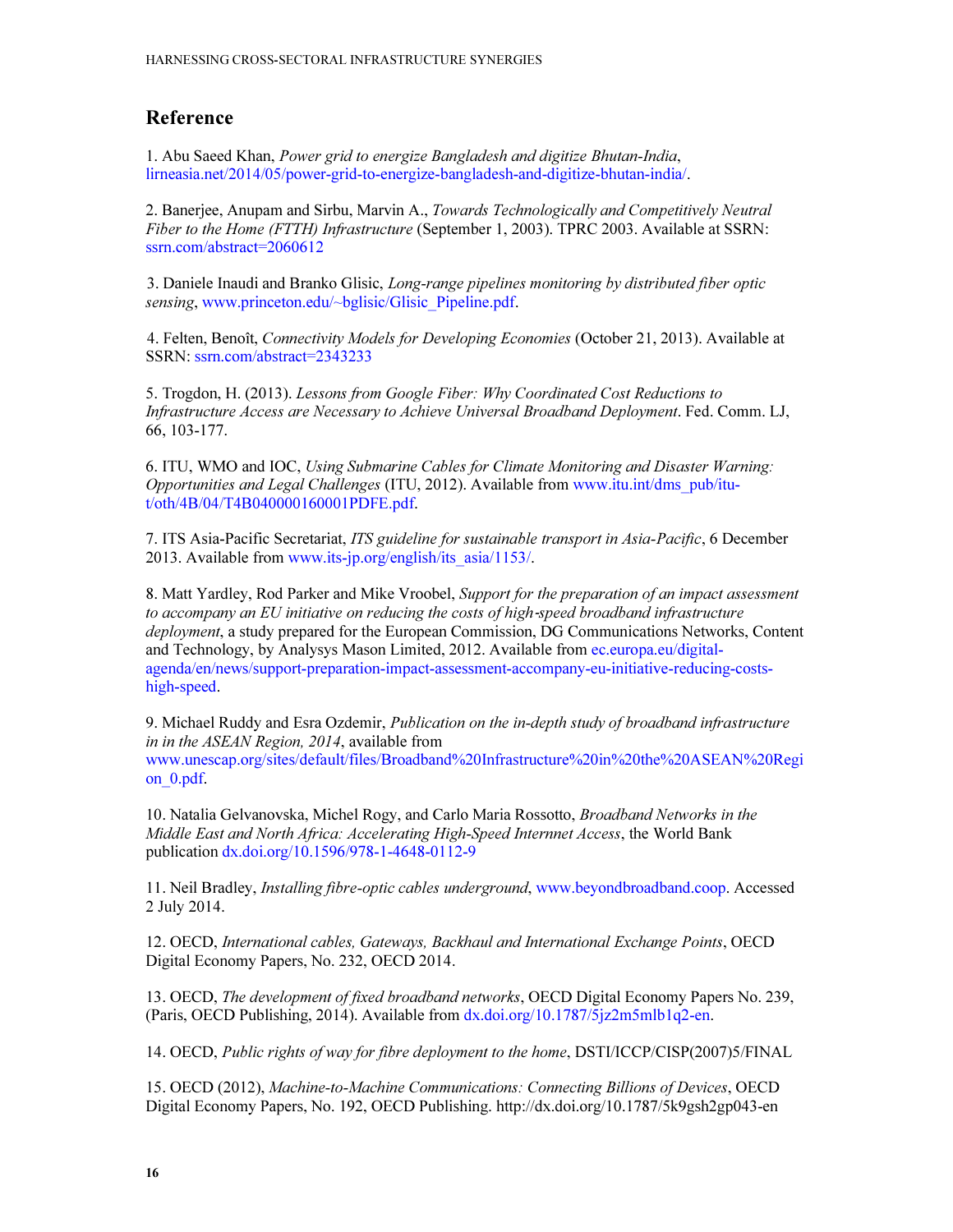16. United States Government Accountability Office, Planning and flexibility are key to effectively deploying broadband conduit through Federal highway projects, Washington, D.C., 2012. Accessible from www.gao.gov/assets/600/591928.pdf.

17. Wolf-Dietrich Grussmann, EU initiative to reduce the cost of deploying high-speed internet across Europe, FTTH Conference, London, 19 February 2013

18. 8th Global Symposium for Regulators (GSR) Pattaya (Thailand), March 2008 Contribution by Cameroon, www.itu.int/ITU-D/treg/Events/Seminars/GSR/GSR08/PDF/Cameroon\_E.pdf.

19. Autopista Mesoamericana de la Información (AMI), see www.proyectomesoamerica.org/joomla/index.php?option=com\_content&view=article&id=175&Item  $id=104$ 

20. Background and recommendations on indefeasible rights of use, eblackcu.net/portal/archive/files/executive-summary-iru-document-20110513---final\_be895a000a.pdf

21. Beyond broadband: how our communities can get the digital networks they need, the Independent Network Co-operative Association (INCA), 2010, www.inca.coop/node/1622

22. Brief engineering assessment: cost estimate for building fiber optics to key anchor institutions, prepared for the National Association of Telecommunications Officers and Advisors and the Schools, Health, and Libraries Coalition, 2009

23. Building infoways bridging distances, Power Grid Corporation of India Limited, www.powergridindia.com

24. Central American Electric Interconnection System (SIEPAC) Transmission & Trading Case Study, Economic Consulting Associates Report, 2010

25. Cost model-country analysis report (CAR) for Germany: Update of the telecom broadband market cost calculations on future fibre networks to meet digital agenda targets, Fibre to the Home Council Europe, 2013

26. Déploiement des réseaux très haut débit sur l'ensemble du territoire national rapport d'étude: technologies et couts de déploiement mécanismes de soutien possibles, les cabinets TACTIS et SEBAN & ASSOCIES, 2010

27. Desarrollo del proyecto SIEPAC, 2013, see www.ceaconline.org/documentos/Desarrollo\_del\_Proyecto\_SIEPAC.pdf.

28. Development of intelligent transport systems operation and management plan, Office of Transport and Traffic Policy and Planning of Thailand, 2005

29. Draft report of the Committee on Information and Communications Technology, fourth session, see www.unescap.org/resources/draft-report-committee-information-and-communicationstechnology-fourth-session

30. Economic impact of submarine cable disruptions, APEC Policy Support Unit, 2012

31. Expert Group Meeting on Conceptualizing the Asian Energy Highway (EGM AEH 2013), see www.unescap.org/events/expert-group-meeting-asia-pacific-energy-highway

32. Fiber optics and intelligent transportation system (ITS), Fiber Connection Inc., www.fiberc.com/collateral/fbc/ITSapplicationinfo.pdf

33. Guide to broadband investment, European Union, 2011, ec.europa.eu/regional\_policy/sources/docgener/presenta/broadband2011/broadband2011\_en.pdf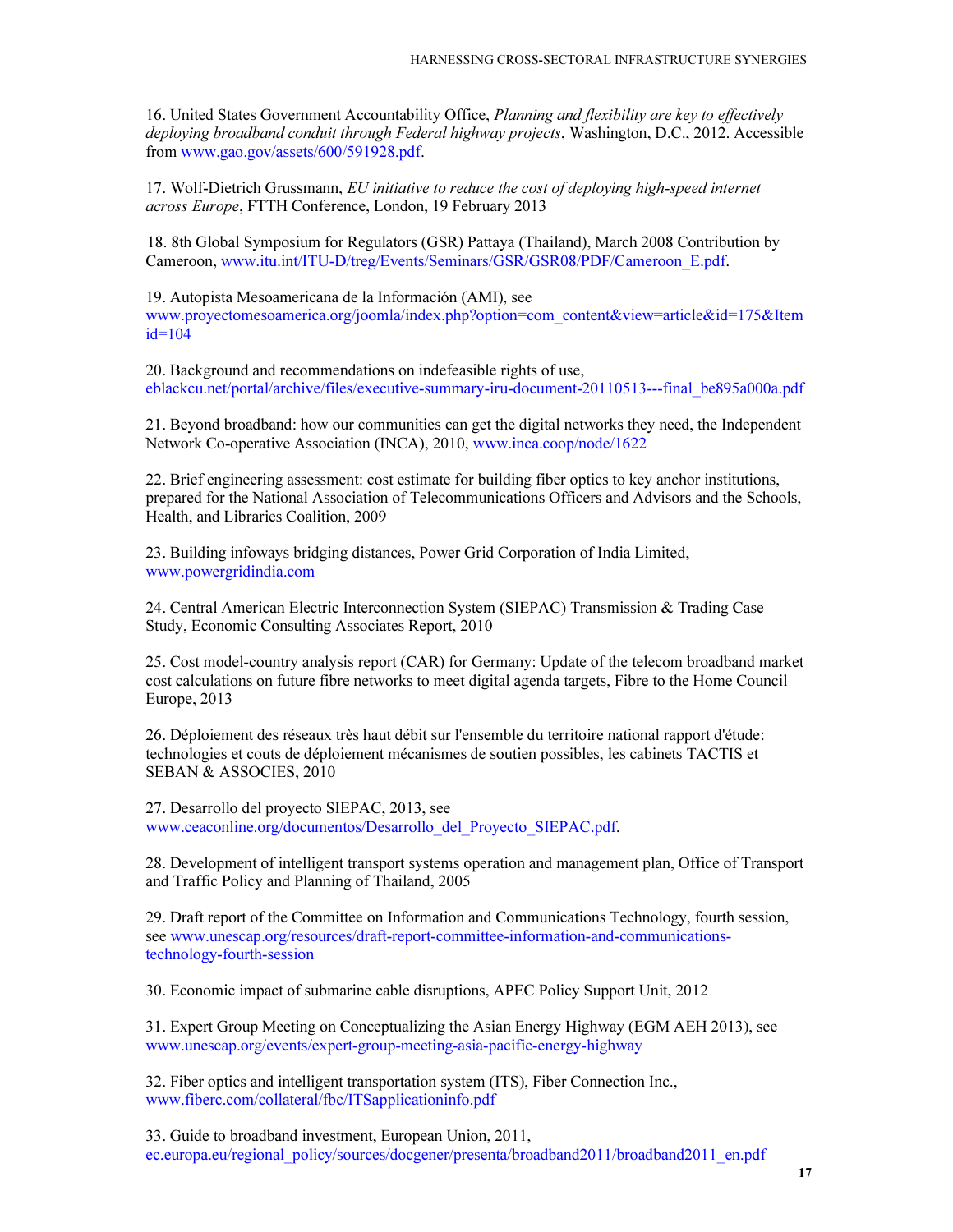34. High-speed next to the road: Saxony's highway authority is improving traffic safety using Cisco Borderless networks, www.cisco.com/c/dam/en/us/products/collateral/switches/catalyst-6500-seriesswitches/highway\_authority\_case\_study\_C36-681795-00.pdf

35. Invest now: deploying fiber to achieve political and corporate objectives, www.mckinsey.com/global\_locations/europe\_and\_middleeast/middle\_east/en/our\_people/~/media/mckinsey%2 0offices/middle%20east/latest%20thinking/invest\_now\_deploying\_fiber\_to\_achieve.ashx

36. Passive infrastructure sharing in telecommunications, KPMG, www.kpmg.com/BE/en/IssuesAndInsights/ArticlesPublications/Documents/Passive-Infrastructure-Sharing-in-Telecommunications.pdf

37. PowerTel: Riding on the demand for high bandwidth services, www.tele.net.in/companystories/item/10955-powertel-riding-on-the-demand-for-high-bandwidth-services

38. Proposal for a regulation of the European Parliament and of the Council on measures to reduce the cost of deploying high-speed electronic communications networks, European Commission, SWD(2013)73 final

39. Model highway initiative, International Road Transport Union, www.iru.org/cms-filesystemaction/mix-publications/en\_mhi.pdf.

40. New measures to cut broadband costs agreed by the Council and the Parliament, Council of the European Union, 7119/14 PRESSE 108, 2014

41. Resolution adopted by the Economic and Social Commission for Asia and the Pacific, Seventieth session agenda item 3(a), E/ESCAP /RES/70/1

42. Study on international internet connectivity: Focus on Internet connectivity in Latin America and the Caribbean, ITU, 2013, www.itu.int/en/ITU-D/Regulatory-Market/Documents/International%20Internet%20Connectivity%20in%20Latin%20America%20and %20the%20Caribbean.pdf

43. Support for the preparation of an impact assessment to accompany an EU initiative on reducing the costs of high-speed broadband infrastructure deployment, European Commission, 2012, www.google.co.th/url?sa=t&rct=j&q=&esrc=s&source=web&cd=2&cad=rja&uact=8&ved=0CCYQ FjAB&url=http%3A%2F%2Fec.europa.eu%2Finformation\_society%2Fnewsroom%2Fcf%2Fdae%2 Fdocument.cfm%3Fdoc\_id%3D1877&ei=mN9-

VLeSENOhugSy7oHQDw&usg=AFQjCNGpa8cWy3wVA0u-

dowyMQeJ3TdqiA&sig2=1fp62t8yx\_US3y9GDm0jAA&bvm=bv.80642063,d.c2E

45. Thailand rural broadband infrastructure policy project, the World Bank Thailand MICT Broadband Study, 2011,

www.google.co.th/url?sa=t&rct=j&q=&esrc=s&source=web&cd=1&cad=rja&uact=8&ved=0CBwQ FjAA&url=http%3A%2F%2Fwww.ppiaf.org%2Fsites%2Fppiaf.org%2Ffiles%2Fpublication%2FPPI AF-Thailand rural telecom strategy.pdf&ei=c99-

VI3JMZSnuQSA7IKYAw&usg=AFQjCNG9w78PBCc6MppA1USBKeGhUJYadw&sig2=kmQjNjC OR4T5Uh1hiaTtiw&bvm=bv.80642063,d.c2E

46. The cost of deploying fibre-based next-generation broadband infrastructure, the Broadband Stakeholder Group report 2008, Ref: 12726-371

47. The cost of meeting Europe's network needs: the cost of putting an infrastructure now, that will meet the digital agenda targets for 2020, 2030, 2040 and beyond, Fibre to the Home Council Europe, 2012, www.ftthcouncil.eu/documents/Reports/2012/Cost\_Model\_Report\_Full\_Version.pdf

18 48. The national fiber optic backbone, Burkina Faso, www.burkinafasoindia.org/documents/Backbone%20FINAL%20English.pdf